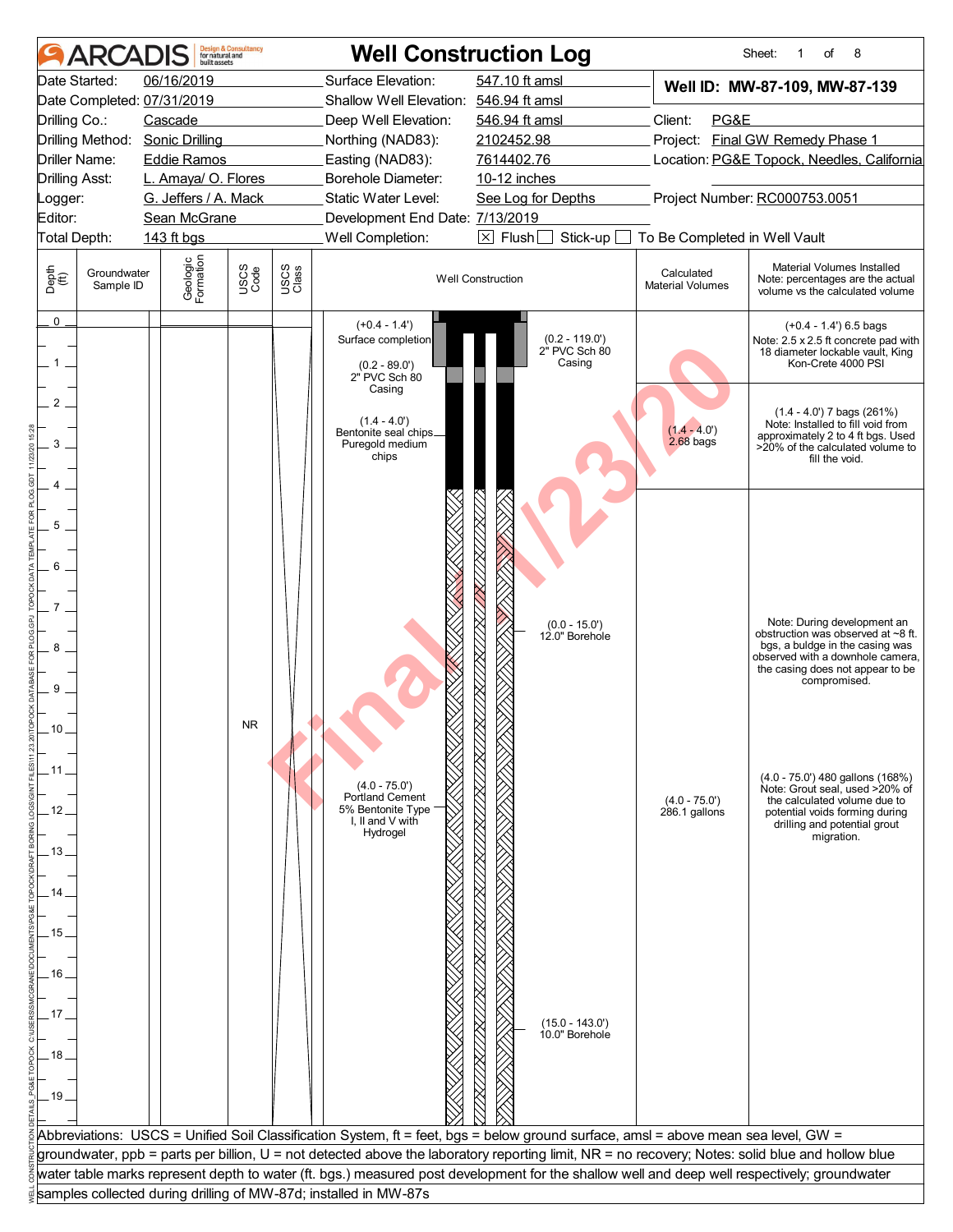|                       | <b>ARCA</b>              | built assets                    | <b>Design &amp; Consultancy</b><br>for natural and |               |                                                                  | <b>Well Construction Log</b>                                                                                                                     |                                       | 2<br>8<br>Sheet:<br>of                                                                            |
|-----------------------|--------------------------|---------------------------------|----------------------------------------------------|---------------|------------------------------------------------------------------|--------------------------------------------------------------------------------------------------------------------------------------------------|---------------------------------------|---------------------------------------------------------------------------------------------------|
|                       | Date Started:            | 06/16/2019                      |                                                    |               | Surface Elevation:                                               | 547.10 ft amsl                                                                                                                                   |                                       | Well ID: MW-87-109, MW-87-139                                                                     |
|                       |                          | Date Completed: 07/31/2019      |                                                    |               | Shallow Well Elevation: 546.94 ft amsl                           |                                                                                                                                                  |                                       |                                                                                                   |
| Drilling Co.:         |                          | Cascade                         |                                                    |               | Deep Well Elevation:                                             | 546.94 ft amsl                                                                                                                                   | Client:<br>PG&E                       |                                                                                                   |
|                       |                          | Drilling Method: Sonic Drilling |                                                    |               | Northing (NAD83):                                                | 2102452.98                                                                                                                                       |                                       | Project: Final GW Remedy Phase 1                                                                  |
| Driller Name:         |                          | <b>Eddie Ramos</b>              |                                                    |               | Easting (NAD83):                                                 | 7614402.76                                                                                                                                       |                                       | Location: PG&E Topock, Needles, California                                                        |
| <b>Drilling Asst:</b> |                          | L. Amaya/ O. Flores             |                                                    |               | <b>Borehole Diameter:</b>                                        | 10-12 inches                                                                                                                                     |                                       |                                                                                                   |
| Logger:               |                          | G. Jeffers / A. Mack            |                                                    |               | Static Water Level:                                              | See Log for Depths                                                                                                                               |                                       | Project Number: RC000753.0051                                                                     |
| Editor:               |                          | Sean McGrane                    |                                                    |               | Development End Date: 7/13/2019                                  |                                                                                                                                                  |                                       |                                                                                                   |
| Total Depth:          |                          | 143 ft bgs                      |                                                    |               | Well Completion:                                                 | $\boxtimes$ Flush $\Box$<br>Stick-up                                                                                                             | To Be Completed in Well Vault         |                                                                                                   |
| Depth<br>(ff)         | Groundwater<br>Sample ID | Geologic<br>Formation           | USCS<br>Code                                       | USCS<br>Class |                                                                  | <b>Well Construction</b>                                                                                                                         | Calculated<br><b>Material Volumes</b> | Material Volumes Installed<br>Note: percentages are the actual<br>volume vs the calculated volume |
| $.20 -$<br>$21_{-}$   |                          |                                 |                                                    |               | $(0.2 - 89.0')$<br>2" PVC Sch 80<br>Casing                       | $(0.2 - 119.0)$<br>2 <sup>t</sup> PVC Sch 80<br>Casing                                                                                           |                                       |                                                                                                   |
| $22_{-}$              |                          |                                 |                                                    |               |                                                                  |                                                                                                                                                  |                                       |                                                                                                   |
| 23                    |                          |                                 |                                                    |               |                                                                  |                                                                                                                                                  |                                       |                                                                                                   |
| 24.                   |                          |                                 |                                                    |               |                                                                  |                                                                                                                                                  |                                       |                                                                                                   |
| 25                    |                          |                                 |                                                    |               |                                                                  |                                                                                                                                                  |                                       |                                                                                                   |
| 26                    |                          |                                 |                                                    |               |                                                                  |                                                                                                                                                  |                                       |                                                                                                   |
| $27 -$                |                          |                                 |                                                    |               |                                                                  |                                                                                                                                                  |                                       |                                                                                                   |
| 28                    |                          |                                 |                                                    |               |                                                                  |                                                                                                                                                  |                                       |                                                                                                   |
| 29                    |                          |                                 |                                                    |               | $(4.0 - 75.0')$<br><b>Portland Cement</b>                        |                                                                                                                                                  |                                       | (4.0 - 75.0') 480 gallons (168%)<br>Note: Grout seal, used >20% of                                |
|                       |                          |                                 | <b>NR</b>                                          |               | 5% Bentonite Type                                                | $(15.0 - 143.0)$<br>10.0" Borehole                                                                                                               | $(4.0 - 75.0')$<br>286.1 gallons      | the calculated volume due to<br>potential voids forming during                                    |
|                       |                          |                                 |                                                    |               | <b>I, II and V with</b><br>Hydrogel                              |                                                                                                                                                  |                                       | drilling and potential grout<br>migration.                                                        |
| .31 <sub>1</sub>      |                          |                                 |                                                    |               |                                                                  |                                                                                                                                                  |                                       |                                                                                                   |
|                       |                          |                                 |                                                    |               | $(29.5 - 30.5')$                                                 |                                                                                                                                                  |                                       |                                                                                                   |
| 32                    |                          |                                 |                                                    |               | Centralizer                                                      |                                                                                                                                                  |                                       |                                                                                                   |
|                       |                          |                                 |                                                    |               |                                                                  |                                                                                                                                                  |                                       |                                                                                                   |
|                       |                          |                                 |                                                    |               |                                                                  |                                                                                                                                                  |                                       |                                                                                                   |
| 33                    |                          |                                 |                                                    |               |                                                                  |                                                                                                                                                  |                                       |                                                                                                   |
| 34                    |                          |                                 |                                                    |               |                                                                  |                                                                                                                                                  |                                       |                                                                                                   |
|                       |                          |                                 |                                                    |               |                                                                  |                                                                                                                                                  |                                       |                                                                                                   |
| 35.                   |                          |                                 |                                                    |               |                                                                  |                                                                                                                                                  |                                       |                                                                                                   |
|                       |                          |                                 |                                                    |               |                                                                  |                                                                                                                                                  |                                       |                                                                                                   |
| 36                    |                          |                                 |                                                    |               |                                                                  |                                                                                                                                                  |                                       |                                                                                                   |
|                       |                          |                                 |                                                    |               |                                                                  |                                                                                                                                                  |                                       |                                                                                                   |
| 37                    |                          |                                 |                                                    |               |                                                                  |                                                                                                                                                  |                                       |                                                                                                   |
|                       |                          |                                 |                                                    |               |                                                                  |                                                                                                                                                  |                                       |                                                                                                   |
| 38                    |                          |                                 |                                                    |               |                                                                  |                                                                                                                                                  |                                       |                                                                                                   |
|                       |                          |                                 |                                                    |               |                                                                  |                                                                                                                                                  |                                       |                                                                                                   |
| 39                    |                          |                                 |                                                    |               |                                                                  |                                                                                                                                                  |                                       |                                                                                                   |
|                       |                          |                                 |                                                    |               |                                                                  |                                                                                                                                                  |                                       |                                                                                                   |
|                       |                          |                                 |                                                    |               |                                                                  | Abbreviations: USCS = Unified Soil Classification System, ft = feet, bgs = below ground surface, amsl = above mean sea level, GW =               |                                       |                                                                                                   |
|                       |                          |                                 |                                                    |               |                                                                  | groundwater, ppb = parts per billion, U = not detected above the laboratory reporting limit, NR = no recovery; Notes: solid blue and hollow blue |                                       |                                                                                                   |
|                       |                          |                                 |                                                    |               |                                                                  | water table marks represent depth to water (ft. bgs.) measured post development for the shallow well and deep well respectively; groundwater     |                                       |                                                                                                   |
|                       |                          |                                 |                                                    |               | samples collected during drilling of MW-87d; installed in MW-87s |                                                                                                                                                  |                                       |                                                                                                   |
|                       |                          |                                 |                                                    |               |                                                                  |                                                                                                                                                  |                                       |                                                                                                   |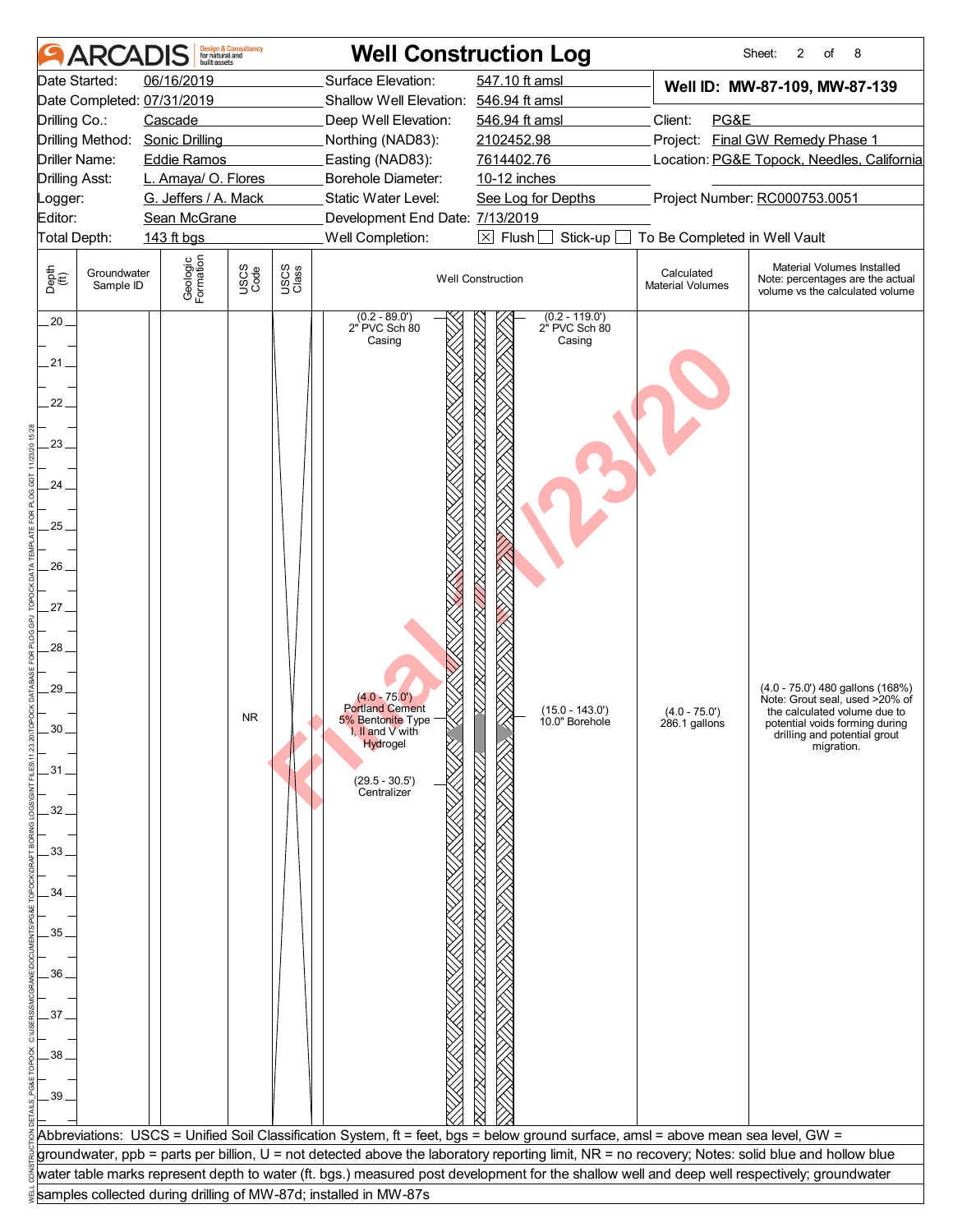|                       | <b>ARCA</b>              | built assets                    | <b>Design &amp; Consultancy</b><br>for natural and |               |                                                                  | <b>Well Construction Log</b>                                                                                                                     |                                       | 8<br>Sheet:<br>3<br>of                                                                            |
|-----------------------|--------------------------|---------------------------------|----------------------------------------------------|---------------|------------------------------------------------------------------|--------------------------------------------------------------------------------------------------------------------------------------------------|---------------------------------------|---------------------------------------------------------------------------------------------------|
|                       | Date Started:            | 06/16/2019                      |                                                    |               | Surface Elevation:                                               | 547.10 ft amsl                                                                                                                                   |                                       | Well ID: MW-87-109, MW-87-139                                                                     |
|                       |                          | Date Completed: 07/31/2019      |                                                    |               | Shallow Well Elevation: 546.94 ft amsl                           |                                                                                                                                                  |                                       |                                                                                                   |
| Drilling Co.:         |                          | Cascade                         |                                                    |               | Deep Well Elevation:                                             | 546.94 ft amsl                                                                                                                                   | Client:<br>PG&E                       |                                                                                                   |
|                       |                          | Drilling Method: Sonic Drilling |                                                    |               | Northing (NAD83):                                                | 2102452.98                                                                                                                                       |                                       | Project: Final GW Remedy Phase 1                                                                  |
| Driller Name:         |                          | <b>Eddie Ramos</b>              |                                                    |               | Easting (NAD83):                                                 | 7614402.76                                                                                                                                       |                                       | Location: PG&E Topock, Needles, California                                                        |
| <b>Drilling Asst:</b> |                          | L. Amaya/ O. Flores             |                                                    |               | Borehole Diameter:                                               | 10-12 inches                                                                                                                                     |                                       |                                                                                                   |
| Logger:               |                          | G. Jeffers / A. Mack            |                                                    |               | Static Water Level:                                              | See Log for Depths                                                                                                                               |                                       | Project Number: RC000753.0051                                                                     |
| Editor:               |                          | Sean McGrane                    |                                                    |               | Development End Date: 7/13/2019                                  |                                                                                                                                                  |                                       |                                                                                                   |
| Total Depth:          |                          | 143 ft bgs                      |                                                    |               | Well Completion:                                                 | $\boxtimes$ Flush $\Box$<br>Stick-up                                                                                                             | To Be Completed in Well Vault         |                                                                                                   |
| Depth<br>(ff)         | Groundwater<br>Sample ID | Geologic<br>Formation           | USCS<br>Code                                       | USCS<br>Class |                                                                  | <b>Well Construction</b>                                                                                                                         | Calculated<br><b>Material Volumes</b> | Material Volumes Installed<br>Note: percentages are the actual<br>volume vs the calculated volume |
| $.40 -$               |                          |                                 |                                                    |               | $(0.2 - 89.0')$<br>2" PVC Sch 80<br>Casing                       | $(0.2 - 119.0)$<br>2 <sup>t</sup> PVC Sch 80<br>Casing                                                                                           |                                       |                                                                                                   |
| $41 -$                |                          |                                 |                                                    |               |                                                                  |                                                                                                                                                  |                                       |                                                                                                   |
|                       |                          |                                 |                                                    |               |                                                                  |                                                                                                                                                  |                                       |                                                                                                   |
| 42.                   |                          |                                 |                                                    |               |                                                                  |                                                                                                                                                  |                                       |                                                                                                   |
| 43                    |                          |                                 |                                                    |               |                                                                  |                                                                                                                                                  |                                       |                                                                                                   |
| 44                    |                          |                                 |                                                    |               |                                                                  |                                                                                                                                                  |                                       |                                                                                                   |
|                       |                          |                                 |                                                    |               |                                                                  |                                                                                                                                                  |                                       |                                                                                                   |
| 45                    |                          |                                 |                                                    |               |                                                                  |                                                                                                                                                  |                                       |                                                                                                   |
|                       |                          |                                 |                                                    |               |                                                                  |                                                                                                                                                  |                                       |                                                                                                   |
| 46                    |                          |                                 |                                                    |               |                                                                  |                                                                                                                                                  |                                       |                                                                                                   |
| 47_                   |                          |                                 |                                                    |               |                                                                  |                                                                                                                                                  |                                       |                                                                                                   |
|                       |                          |                                 |                                                    |               |                                                                  |                                                                                                                                                  |                                       |                                                                                                   |
| 48                    |                          |                                 |                                                    |               |                                                                  |                                                                                                                                                  |                                       |                                                                                                   |
| 49                    |                          |                                 |                                                    |               | $(4.0 - 75.0')$                                                  |                                                                                                                                                  |                                       | (4.0 - 75.0') 480 gallons (168%)                                                                  |
|                       |                          |                                 | <b>NR</b>                                          |               | <b>Portland Cement</b><br>5% Bentonite Type                      | $(15.0 - 143.0)$<br>10.0" Borehole                                                                                                               | $(4.0 - 75.0')$                       | Note: Grout seal, used >20% of<br>the calculated volume due to                                    |
|                       |                          |                                 |                                                    |               | <b>I, II and V with</b><br>Hydrogel                              |                                                                                                                                                  | 286.1 gallons                         | potential voids forming during<br>drilling and potential grout<br>migration.                      |
| .51.                  |                          |                                 |                                                    |               |                                                                  |                                                                                                                                                  |                                       |                                                                                                   |
|                       |                          |                                 |                                                    |               |                                                                  |                                                                                                                                                  |                                       |                                                                                                   |
| 52                    |                          |                                 |                                                    |               |                                                                  |                                                                                                                                                  |                                       |                                                                                                   |
|                       |                          |                                 |                                                    |               |                                                                  |                                                                                                                                                  |                                       |                                                                                                   |
| 53                    |                          |                                 |                                                    |               |                                                                  |                                                                                                                                                  |                                       |                                                                                                   |
|                       |                          |                                 |                                                    |               |                                                                  |                                                                                                                                                  |                                       |                                                                                                   |
| 54                    |                          |                                 |                                                    |               |                                                                  |                                                                                                                                                  |                                       |                                                                                                   |
|                       |                          |                                 |                                                    |               |                                                                  |                                                                                                                                                  |                                       |                                                                                                   |
| 55.                   |                          |                                 |                                                    |               |                                                                  |                                                                                                                                                  |                                       |                                                                                                   |
|                       |                          |                                 |                                                    |               |                                                                  |                                                                                                                                                  |                                       |                                                                                                   |
| 56                    |                          |                                 |                                                    |               |                                                                  |                                                                                                                                                  |                                       |                                                                                                   |
|                       |                          |                                 |                                                    |               |                                                                  |                                                                                                                                                  |                                       |                                                                                                   |
| 57                    |                          |                                 |                                                    |               |                                                                  |                                                                                                                                                  |                                       |                                                                                                   |
|                       |                          |                                 |                                                    |               |                                                                  |                                                                                                                                                  |                                       |                                                                                                   |
| 58                    |                          |                                 |                                                    |               |                                                                  |                                                                                                                                                  |                                       |                                                                                                   |
|                       |                          |                                 |                                                    |               |                                                                  |                                                                                                                                                  |                                       |                                                                                                   |
| 59                    |                          |                                 |                                                    |               |                                                                  |                                                                                                                                                  |                                       |                                                                                                   |
|                       |                          |                                 |                                                    |               |                                                                  |                                                                                                                                                  |                                       |                                                                                                   |
|                       |                          |                                 |                                                    |               |                                                                  | Abbreviations: USCS = Unified Soil Classification System, ft = feet, bgs = below ground surface, amsl = above mean sea level, GW =               |                                       |                                                                                                   |
|                       |                          |                                 |                                                    |               |                                                                  | groundwater, ppb = parts per billion, U = not detected above the laboratory reporting limit, NR = no recovery; Notes: solid blue and hollow blue |                                       |                                                                                                   |
|                       |                          |                                 |                                                    |               |                                                                  | water table marks represent depth to water (ft. bgs.) measured post development for the shallow well and deep well respectively; groundwater     |                                       |                                                                                                   |
|                       |                          |                                 |                                                    |               | samples collected during drilling of MW-87d; installed in MW-87s |                                                                                                                                                  |                                       |                                                                                                   |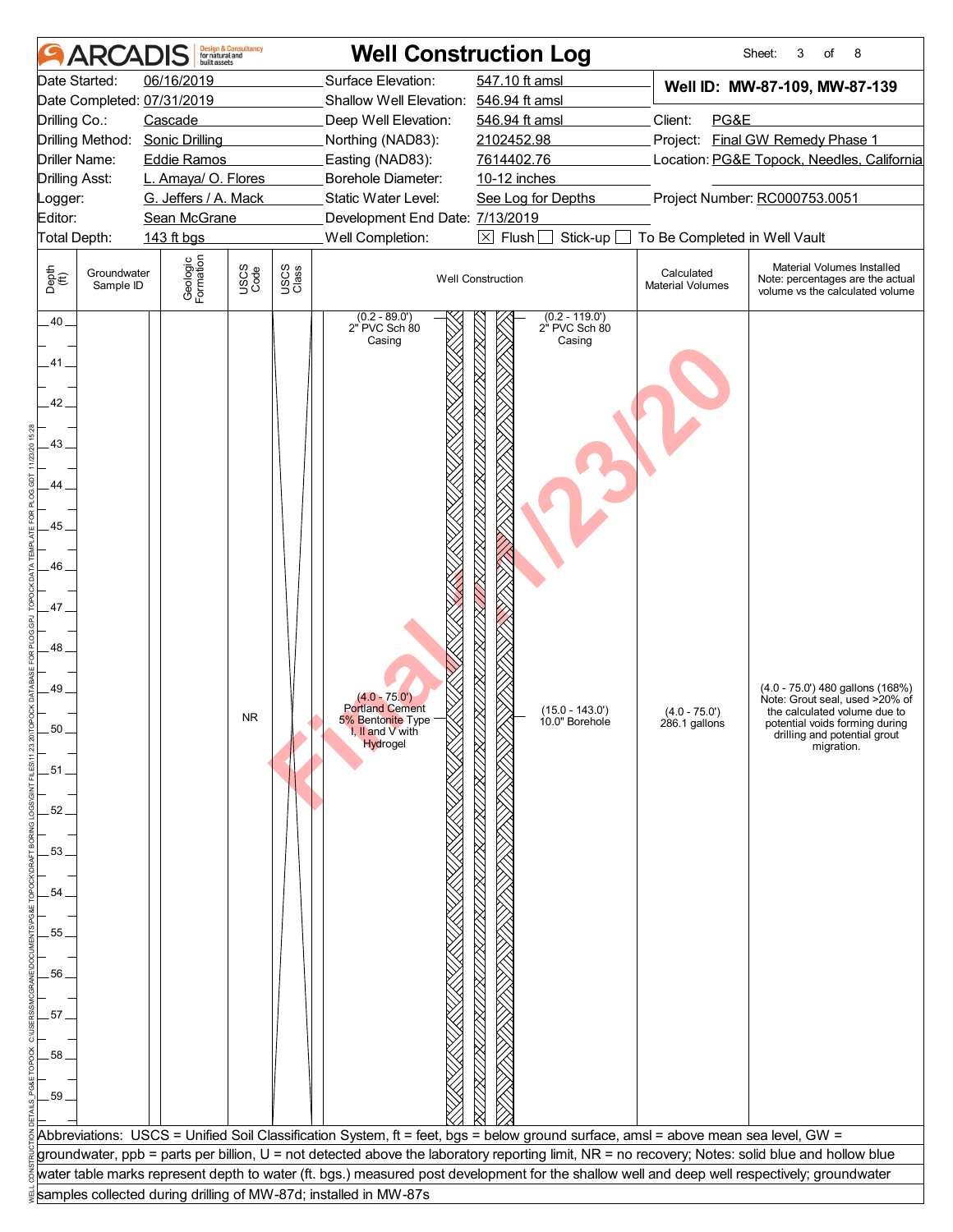|                       |                          | built assets                    | <b>Design &amp; Consultancy</b><br>for natural and |               |                                                                  | <b>Well Construction Log</b>                                                                                                                     |                                       | 8<br>Sheet:<br>4<br>of                                                                                                           |
|-----------------------|--------------------------|---------------------------------|----------------------------------------------------|---------------|------------------------------------------------------------------|--------------------------------------------------------------------------------------------------------------------------------------------------|---------------------------------------|----------------------------------------------------------------------------------------------------------------------------------|
|                       | Date Started:            | 06/16/2019                      |                                                    |               | Surface Elevation:                                               | 547.10 ft amsl                                                                                                                                   |                                       | Well ID: MW-87-109, MW-87-139                                                                                                    |
|                       |                          | Date Completed: 07/31/2019      |                                                    |               | Shallow Well Elevation: 546.94 ft amsl                           |                                                                                                                                                  |                                       |                                                                                                                                  |
| Drilling Co.:         |                          | Cascade                         |                                                    |               | Deep Well Elevation:                                             | 546.94 ft amsl                                                                                                                                   | Client:<br>PG&E                       |                                                                                                                                  |
|                       |                          | Drilling Method: Sonic Drilling |                                                    |               | Northing (NAD83):                                                | 2102452.98                                                                                                                                       |                                       | Project: Final GW Remedy Phase 1                                                                                                 |
|                       | Driller Name:            | <b>Eddie Ramos</b>              |                                                    |               | Easting (NAD83):                                                 | 7614402.76                                                                                                                                       |                                       | Location: PG&E Topock, Needles, California                                                                                       |
| <b>Drilling Asst:</b> |                          | L. Amaya/ O. Flores             |                                                    |               | Borehole Diameter:                                               | 10-12 inches                                                                                                                                     |                                       |                                                                                                                                  |
| Logger:               |                          | G. Jeffers / A. Mack            |                                                    |               | Static Water Level:                                              | See Log for Depths                                                                                                                               |                                       | Project Number: RC000753.0051                                                                                                    |
| Editor:               |                          | Sean McGrane                    |                                                    |               | Development End Date: 7/13/2019                                  |                                                                                                                                                  |                                       |                                                                                                                                  |
| Total Depth:          |                          | 143 ft bgs                      |                                                    |               | Well Completion:                                                 | $\boxtimes$ Flush $\Box$<br>Stick-up                                                                                                             | To Be Completed in Well Vault         |                                                                                                                                  |
| Depth<br>(ff)         | Groundwater<br>Sample ID | Geologic<br>Formation           | USCS<br>Code                                       | USCS<br>Class |                                                                  | <b>Well Construction</b>                                                                                                                         | Calculated<br><b>Material Volumes</b> | Material Volumes Installed<br>Note: percentages are the actual<br>volume vs the calculated volume                                |
| $.60 -$<br>.61.       |                          |                                 |                                                    |               | $(0.2 - 89.0')$<br>2" PVC Sch 80<br>Casing                       | $(0.2 - 119.0')$<br>2" PVC Sch 80<br>Casing                                                                                                      |                                       |                                                                                                                                  |
| $62 -$                |                          |                                 |                                                    |               |                                                                  |                                                                                                                                                  |                                       |                                                                                                                                  |
| 63.                   |                          |                                 |                                                    |               |                                                                  |                                                                                                                                                  |                                       |                                                                                                                                  |
| 64.                   |                          |                                 |                                                    |               |                                                                  |                                                                                                                                                  |                                       |                                                                                                                                  |
| 65                    |                          |                                 |                                                    |               |                                                                  |                                                                                                                                                  |                                       |                                                                                                                                  |
| .66                   |                          |                                 |                                                    |               | $(4.0 - 75.0')$                                                  |                                                                                                                                                  |                                       | (4.0 - 75.0') 480 gallons (168%)                                                                                                 |
| $.67 -$<br>68.        |                          |                                 |                                                    |               | Portland Cement<br>5% Bentonite Type<br>I, II and $V$ with       |                                                                                                                                                  | $(4.0 - 75.0')$<br>286.1 gallons      | Note: Grout seal, used >20% of<br>the calculated volume due to<br>potential voids forming during<br>drilling and potential grout |
| 69                    |                          |                                 |                                                    |               | Hydrogel                                                         |                                                                                                                                                  |                                       | migration.                                                                                                                       |
|                       |                          |                                 |                                                    |               |                                                                  | $(15.0 - 143.0)$                                                                                                                                 |                                       |                                                                                                                                  |
|                       |                          |                                 | <b>NR</b>                                          |               | $(69.5 - 70.5)$                                                  | 10.0" Borehole                                                                                                                                   |                                       |                                                                                                                                  |
|                       |                          |                                 |                                                    |               | Centralizer                                                      |                                                                                                                                                  |                                       |                                                                                                                                  |
| .71                   |                          |                                 |                                                    |               |                                                                  |                                                                                                                                                  |                                       |                                                                                                                                  |
|                       |                          |                                 |                                                    |               |                                                                  |                                                                                                                                                  |                                       |                                                                                                                                  |
| 72                    |                          |                                 |                                                    |               |                                                                  |                                                                                                                                                  |                                       |                                                                                                                                  |
|                       |                          |                                 |                                                    |               |                                                                  |                                                                                                                                                  |                                       |                                                                                                                                  |
| 73                    |                          |                                 |                                                    |               |                                                                  |                                                                                                                                                  |                                       |                                                                                                                                  |
|                       |                          |                                 |                                                    |               |                                                                  |                                                                                                                                                  |                                       |                                                                                                                                  |
| 74                    |                          |                                 |                                                    |               |                                                                  |                                                                                                                                                  |                                       |                                                                                                                                  |
|                       |                          |                                 |                                                    |               |                                                                  |                                                                                                                                                  |                                       |                                                                                                                                  |
| 75.                   |                          |                                 |                                                    |               |                                                                  |                                                                                                                                                  |                                       |                                                                                                                                  |
|                       |                          |                                 |                                                    |               |                                                                  |                                                                                                                                                  |                                       |                                                                                                                                  |
| .76                   |                          |                                 |                                                    |               |                                                                  |                                                                                                                                                  |                                       |                                                                                                                                  |
|                       |                          |                                 |                                                    |               |                                                                  |                                                                                                                                                  |                                       |                                                                                                                                  |
| 77                    |                          |                                 |                                                    |               |                                                                  |                                                                                                                                                  |                                       |                                                                                                                                  |
|                       |                          |                                 |                                                    |               | $(75.0 - 85.0')$<br>Bentonite seal chips_                        |                                                                                                                                                  | $(75.0 - 85.0')$                      | $(75.0 - 85.0)$ 8 bags $(115%)$                                                                                                  |
|                       |                          |                                 |                                                    |               | Puregold medium<br>chips                                         |                                                                                                                                                  | 6.97 bags                             | Note: Seal above filter pack                                                                                                     |
| .78                   |                          |                                 |                                                    |               |                                                                  |                                                                                                                                                  |                                       |                                                                                                                                  |
|                       |                          |                                 |                                                    |               |                                                                  |                                                                                                                                                  |                                       |                                                                                                                                  |
| .79                   |                          |                                 |                                                    |               |                                                                  |                                                                                                                                                  |                                       |                                                                                                                                  |
|                       |                          |                                 |                                                    |               |                                                                  |                                                                                                                                                  |                                       |                                                                                                                                  |
|                       |                          |                                 |                                                    |               |                                                                  | Abbreviations: USCS = Unified Soil Classification System, ft = feet, bgs = below ground surface, amsl = above mean sea level, GW =               |                                       |                                                                                                                                  |
|                       |                          |                                 |                                                    |               |                                                                  | groundwater, ppb = parts per billion, U = not detected above the laboratory reporting limit, NR = no recovery; Notes: solid blue and hollow blue |                                       |                                                                                                                                  |
|                       |                          |                                 |                                                    |               | samples collected during drilling of MW-87d; installed in MW-87s | water table marks represent depth to water (ft. bgs.) measured post development for the shallow well and deep well respectively; groundwater     |                                       |                                                                                                                                  |
|                       |                          |                                 |                                                    |               |                                                                  |                                                                                                                                                  |                                       |                                                                                                                                  |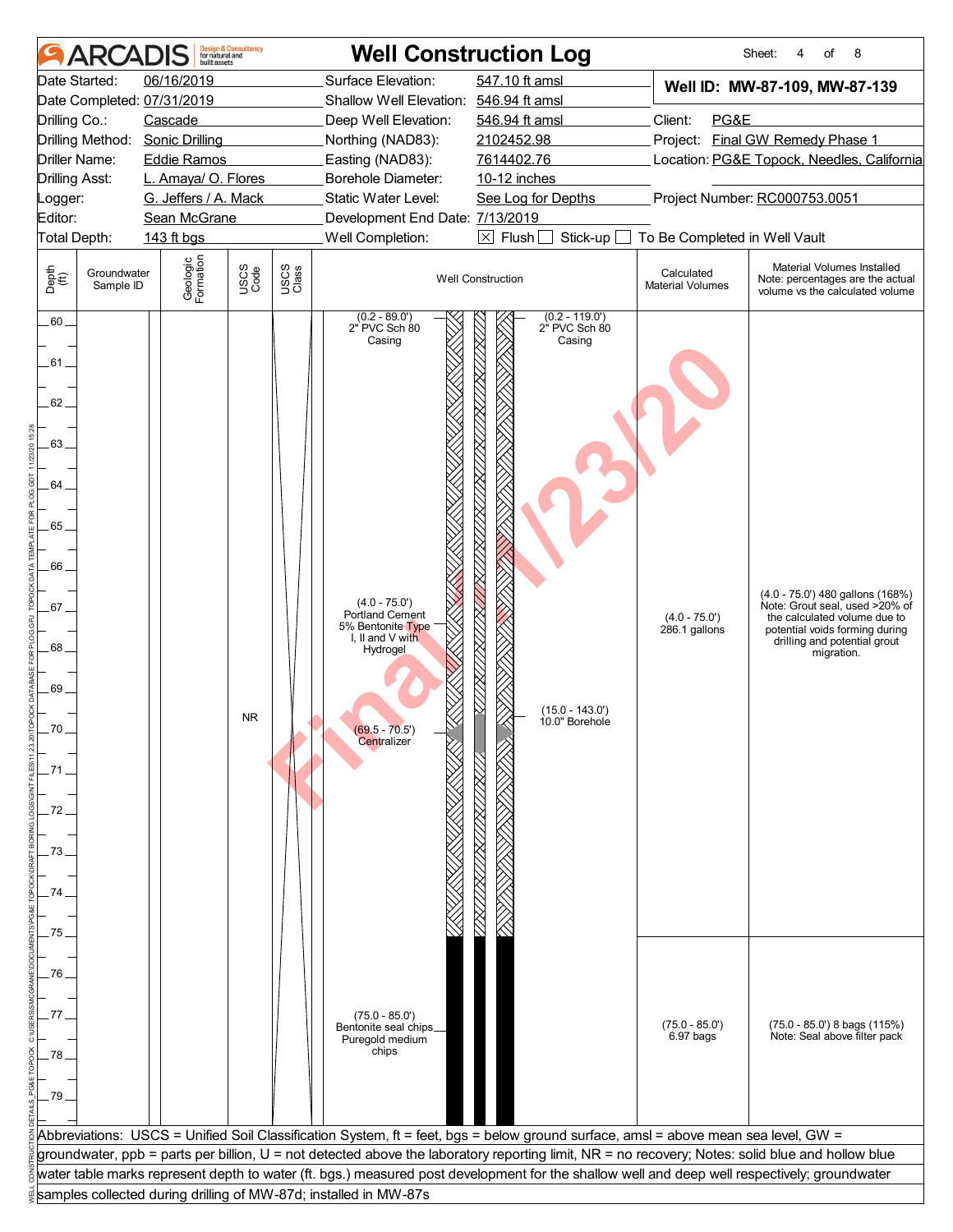|                              | ARCA                                   | huilt assets                                                                 | <b>Design &amp; Consultancy</b><br>for natural and |               |                                                                                                                    | <b>Well Construction Log</b>                                                                                                                                                                                                                                                           |                                       | 8<br>Sheet:<br>5<br>of                                                                            |
|------------------------------|----------------------------------------|------------------------------------------------------------------------------|----------------------------------------------------|---------------|--------------------------------------------------------------------------------------------------------------------|----------------------------------------------------------------------------------------------------------------------------------------------------------------------------------------------------------------------------------------------------------------------------------------|---------------------------------------|---------------------------------------------------------------------------------------------------|
| Drilling Co.:                | Date Started:<br>Drilling Method:      | 06/16/2019<br>Date Completed: 07/31/2019<br>Cascade<br><b>Sonic Drilling</b> |                                                    |               | Surface Elevation:<br>Shallow Well Elevation: 546.94 ft amsl<br>Deep Well Elevation:<br>Northing (NAD83):          | 547.10 ft amsl<br>546.94 ft amsl<br>2102452.98                                                                                                                                                                                                                                         | Client:<br>PG&E                       | Well ID: MW-87-109, MW-87-139<br>Project: Final GW Remedy Phase 1                                 |
|                              | Driller Name:<br><b>Drilling Asst:</b> | <b>Eddie Ramos</b><br>L. Amaya/ O. Flores                                    |                                                    |               | Easting (NAD83):<br>Borehole Diameter:                                                                             | 7614402.76<br>10-12 inches                                                                                                                                                                                                                                                             |                                       | Location: PG&E Topock, Needles, California                                                        |
| Logger:<br>Editor:           |                                        | G. Jeffers / A. Mack<br>Sean McGrane                                         |                                                    |               | Static Water Level:<br>Development End Date: 7/13/2019                                                             | See Log for Depths                                                                                                                                                                                                                                                                     |                                       | Project Number: RC000753.0051                                                                     |
|                              | Total Depth:                           | 143 ft bgs                                                                   |                                                    |               | Well Completion:                                                                                                   | $\boxtimes$ Flush<br>Stick-up                                                                                                                                                                                                                                                          | To Be Completed in Well Vault         |                                                                                                   |
| Depth<br>(ff)                | Groundwater<br>Sample ID               | Geologic<br>Formation                                                        | USCS<br>Code                                       | USCS<br>Class |                                                                                                                    | <b>Well Construction</b>                                                                                                                                                                                                                                                               | Calculated<br><b>Material Volumes</b> | Material Volumes Installed<br>Note: percentages are the actual<br>volume vs the calculated volume |
| $.80-$<br>.81.<br>82.<br>83. |                                        |                                                                              |                                                    |               | $(0.2 - 89.0)$<br>2" PVC Sch 80<br>Casing<br>$(75.0 - 85.0')$<br>Bentonite seal chips_<br>Puregold medium<br>chips | $(0.2 - 119.0')$<br>2" PVC Sch 80<br>Casing                                                                                                                                                                                                                                            | $(75.0 - 85.0')$<br>6.97 bags         | (75.0 - 85.0') 8 bags (115%)<br>Note: Seal above filter pack                                      |
| 84                           |                                        |                                                                              | <b>NR</b>                                          |               |                                                                                                                    |                                                                                                                                                                                                                                                                                        |                                       |                                                                                                   |
| 85<br>86                     |                                        |                                                                              |                                                    |               |                                                                                                                    |                                                                                                                                                                                                                                                                                        |                                       |                                                                                                   |
| $87-$<br>88.                 |                                        | Topock -<br>Alluvium<br>Deposits                                             | SW-SM                                              |               |                                                                                                                    |                                                                                                                                                                                                                                                                                        |                                       |                                                                                                   |
| 89                           |                                        |                                                                              |                                                    |               | $(89.0 - 109.0')$<br>2" Sch 80 PVC<br>(20-slot) Screen                                                             | $(15.0 - 143.0')$<br>10.0" Borehole                                                                                                                                                                                                                                                    |                                       |                                                                                                   |
| .91.<br>92                   |                                        | Topock -<br>Alluvium                                                         | <b>GM</b>                                          |               | $(85.0 - 113.0')$<br>Cemex #3 MESH                                                                                 |                                                                                                                                                                                                                                                                                        | $(85.0 - 113.0')$                     | (85.0 - 113.0') 34 bags (125%)<br>Note: Filter pack, used >20% of                                 |
| 93.                          |                                        | Deposits                                                                     |                                                    |               | (8x20) Lapis Lustre<br>Sand                                                                                        |                                                                                                                                                                                                                                                                                        | 27.2 bags                             | the calculated volume due to<br>potential voids that formed during<br>drilling.                   |
| 94                           | MW-R-VAS-<br>92-97<br>$(45$ ppb)       |                                                                              |                                                    |               |                                                                                                                    |                                                                                                                                                                                                                                                                                        |                                       |                                                                                                   |
| 95                           | 5/13/2019<br>11:44                     |                                                                              |                                                    |               |                                                                                                                    |                                                                                                                                                                                                                                                                                        |                                       |                                                                                                   |
| .96.<br>.97                  |                                        | Topock -                                                                     |                                                    |               |                                                                                                                    |                                                                                                                                                                                                                                                                                        |                                       |                                                                                                   |
| 98.                          |                                        | Alluvium<br>Deposits                                                         | <b>SM</b>                                          |               |                                                                                                                    |                                                                                                                                                                                                                                                                                        |                                       |                                                                                                   |
| .99                          |                                        | Topock -<br>Alluvium<br>Deposits                                             | SW-SM                                              |               |                                                                                                                    |                                                                                                                                                                                                                                                                                        |                                       |                                                                                                   |
|                              |                                        |                                                                              |                                                    |               |                                                                                                                    | Abbreviations: USCS = Unified Soil Classification System, ft = feet, bgs = below ground surface, amsl = above mean sea level, GW =<br>groundwater, ppb = parts per billion, U = not detected above the laboratory reporting limit, NR = no recovery; Notes: solid blue and hollow blue |                                       |                                                                                                   |
|                              |                                        |                                                                              |                                                    |               |                                                                                                                    | water table marks represent depth to water (ft. bgs.) measured post development for the shallow well and deep well respectively; groundwater                                                                                                                                           |                                       |                                                                                                   |
|                              |                                        |                                                                              |                                                    |               | samples collected during drilling of MW-87d; installed in MW-87s                                                   |                                                                                                                                                                                                                                                                                        |                                       |                                                                                                   |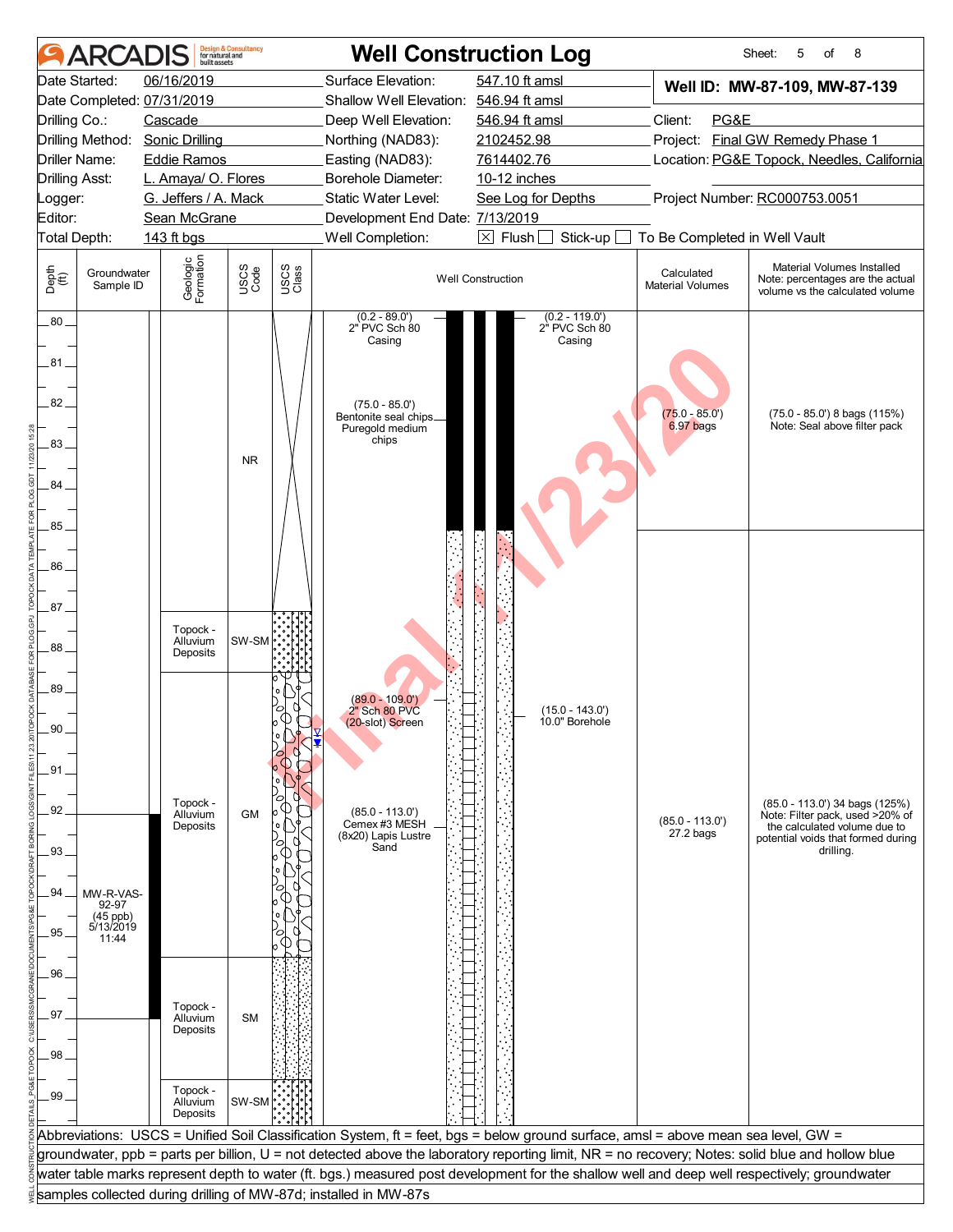| 06/16/2019<br>Surface Elevation:<br>547.10 ft amsl<br>Date Started:<br>Well ID: MW-87-109, MW-87-139<br>Date Completed: 07/31/2019<br>Shallow Well Elevation: 546.94 ft amsl<br>Client:<br>PG&E<br>Drilling Co.:<br>Cascade<br>Deep Well Elevation:<br>546.94 ft amsl<br>Project: Final GW Remedy Phase 1<br>Drilling Method: Sonic Drilling<br>Northing (NAD83):<br>2102452.98<br>Location: PG&E Topock, Needles, California<br><b>Driller Name:</b><br><b>Eddie Ramos</b><br>Easting (NAD83):<br>7614402.76<br>L. Amaya/ O. Flores<br><b>Borehole Diameter:</b><br>10-12 inches<br><b>Drilling Asst:</b><br>Project Number: RC000753.0051<br>G. Jeffers / A. Mack<br>Static Water Level:<br>See Log for Depths<br>Logger:<br>Editor:<br>Sean McGrane<br>Development End Date: 7/13/2019<br>Well Completion:<br>$\boxtimes$ Flush [<br>Total Depth:<br>143 ft bgs<br>Stick-up<br>To Be Completed in Well Vault<br>Geologic<br>Formation<br>Material Volumes Installed<br>USCS<br>Code<br>USCS<br>Class<br>Depth<br>(ff)<br>Groundwater<br>Calculated<br><b>Well Construction</b><br>Note: percentages are the actual<br><b>Material Volumes</b><br>Sample ID<br>volume vs the calculated volume<br>Topock -<br>$(89.0 - 109.0')$<br>$(0.2 - 119.0')$<br>$-100$<br>2" Sch 80 PVC<br>SW-SM<br>2" PVC Sch 80<br>Alluvium<br>Deposits<br>(20-slot) Screen<br>Casing<br>_101_<br>Topock -<br><b>SM</b><br>Alluvium<br>Deposits<br>$-102$<br>$-103$<br>.104_<br>$-105$<br><b>NR</b><br>$(85.0 - 113.0)$ 34 bags $(125%)$<br>$-106$<br>$(85.0 - 113.0')$<br>Note: Filter pack, used >20% of<br>$(85.0 - 113.0')$<br>Cemex #3 MESH<br>the calculated volume due to<br>$27.2$ bags<br>(8x20) Lapis Lustre<br>potential voids that formed during<br>Sand<br>$-107-$<br>drilling.<br>$-108$<br>Topock -<br>_109_<br><b>SM</b><br>Alluvium<br>Deposits<br>$(15.0 - 143.0')$<br>10.0" Borehole<br>.110_<br>$(109.5 - 110.5)$<br>Centralizer<br>_111_<br>$(109.0 - 111.3')$<br>Sump and PVC End<br>Cap<br>_112_<br>_113_<br><b>NR</b><br>_114_<br>(113.0 - 117.0') 4 buckets (121%)<br>$(113.0 - 117.0)$<br>Note: Intermediate seal, used<br>$(113.0 - 117.0)$<br>_115_<br>Bentonite seal<br>>20% of the calculated volume due<br>3.3 buckets<br>pellets Pel-Plug<br>to potential voids that formed<br>(TR30) 3/8"<br>during drilling.<br>$-116$<br>_117.<br>(117.0 - 143.0') 34 bags (125%)<br>MW-R-VAS-<br>_118_<br>$(117.0 - 143.0')$<br><b>NR</b><br>117-122<br>Note: Filter pack, used >20% of<br>$(117.0 - 143.0')$<br>Cemex #3 MESH<br>$(5.8$ ppb)<br>the calculated volume due to<br>27.3 bags<br>(8x20) Lapis Lustre<br>5/14/2019<br>potential voids that formed during<br>Sand<br>10:14<br>$-119$<br>drilling.<br><b>SM</b><br>Abbreviations: USCS = Unified Soil Classification System, ft = feet, bgs = below ground surface, amsl = above mean sea level, GW =<br>groundwater, ppb = parts per billion, U = not detected above the laboratory reporting limit, NR = no recovery; Notes: solid blue and hollow blue<br>water table marks represent depth to water (ft. bgs.) measured post development for the shallow well and deep well respectively; groundwater<br>samples collected during drilling of MW-87d; installed in MW-87s | <b>ARCADI</b> | built assets | <b>Design &amp; Consultancy</b><br>for natural and |  | <b>Well Construction Log</b> | 8<br>Sheet:<br>6<br>of |
|----------------------------------------------------------------------------------------------------------------------------------------------------------------------------------------------------------------------------------------------------------------------------------------------------------------------------------------------------------------------------------------------------------------------------------------------------------------------------------------------------------------------------------------------------------------------------------------------------------------------------------------------------------------------------------------------------------------------------------------------------------------------------------------------------------------------------------------------------------------------------------------------------------------------------------------------------------------------------------------------------------------------------------------------------------------------------------------------------------------------------------------------------------------------------------------------------------------------------------------------------------------------------------------------------------------------------------------------------------------------------------------------------------------------------------------------------------------------------------------------------------------------------------------------------------------------------------------------------------------------------------------------------------------------------------------------------------------------------------------------------------------------------------------------------------------------------------------------------------------------------------------------------------------------------------------------------------------------------------------------------------------------------------------------------------------------------------------------------------------------------------------------------------------------------------------------------------------------------------------------------------------------------------------------------------------------------------------------------------------------------------------------------------------------------------------------------------------------------------------------------------------------------------------------------------------------------------------------------------------------------------------------------------------------------------------------------------------------------------------------------------------------------------------------------------------------------------------------------------------------------------------------------------------------------------------------------------------------------------------------------------------------------------------------------------------------------------------------------------------------------------------------------------------------------------------------------------------------------------------|---------------|--------------|----------------------------------------------------|--|------------------------------|------------------------|
|                                                                                                                                                                                                                                                                                                                                                                                                                                                                                                                                                                                                                                                                                                                                                                                                                                                                                                                                                                                                                                                                                                                                                                                                                                                                                                                                                                                                                                                                                                                                                                                                                                                                                                                                                                                                                                                                                                                                                                                                                                                                                                                                                                                                                                                                                                                                                                                                                                                                                                                                                                                                                                                                                                                                                                                                                                                                                                                                                                                                                                                                                                                                                                                                                                        |               |              |                                                    |  |                              |                        |
|                                                                                                                                                                                                                                                                                                                                                                                                                                                                                                                                                                                                                                                                                                                                                                                                                                                                                                                                                                                                                                                                                                                                                                                                                                                                                                                                                                                                                                                                                                                                                                                                                                                                                                                                                                                                                                                                                                                                                                                                                                                                                                                                                                                                                                                                                                                                                                                                                                                                                                                                                                                                                                                                                                                                                                                                                                                                                                                                                                                                                                                                                                                                                                                                                                        |               |              |                                                    |  |                              |                        |
|                                                                                                                                                                                                                                                                                                                                                                                                                                                                                                                                                                                                                                                                                                                                                                                                                                                                                                                                                                                                                                                                                                                                                                                                                                                                                                                                                                                                                                                                                                                                                                                                                                                                                                                                                                                                                                                                                                                                                                                                                                                                                                                                                                                                                                                                                                                                                                                                                                                                                                                                                                                                                                                                                                                                                                                                                                                                                                                                                                                                                                                                                                                                                                                                                                        |               |              |                                                    |  |                              |                        |
|                                                                                                                                                                                                                                                                                                                                                                                                                                                                                                                                                                                                                                                                                                                                                                                                                                                                                                                                                                                                                                                                                                                                                                                                                                                                                                                                                                                                                                                                                                                                                                                                                                                                                                                                                                                                                                                                                                                                                                                                                                                                                                                                                                                                                                                                                                                                                                                                                                                                                                                                                                                                                                                                                                                                                                                                                                                                                                                                                                                                                                                                                                                                                                                                                                        |               |              |                                                    |  |                              |                        |
|                                                                                                                                                                                                                                                                                                                                                                                                                                                                                                                                                                                                                                                                                                                                                                                                                                                                                                                                                                                                                                                                                                                                                                                                                                                                                                                                                                                                                                                                                                                                                                                                                                                                                                                                                                                                                                                                                                                                                                                                                                                                                                                                                                                                                                                                                                                                                                                                                                                                                                                                                                                                                                                                                                                                                                                                                                                                                                                                                                                                                                                                                                                                                                                                                                        |               |              |                                                    |  |                              |                        |
|                                                                                                                                                                                                                                                                                                                                                                                                                                                                                                                                                                                                                                                                                                                                                                                                                                                                                                                                                                                                                                                                                                                                                                                                                                                                                                                                                                                                                                                                                                                                                                                                                                                                                                                                                                                                                                                                                                                                                                                                                                                                                                                                                                                                                                                                                                                                                                                                                                                                                                                                                                                                                                                                                                                                                                                                                                                                                                                                                                                                                                                                                                                                                                                                                                        |               |              |                                                    |  |                              |                        |
|                                                                                                                                                                                                                                                                                                                                                                                                                                                                                                                                                                                                                                                                                                                                                                                                                                                                                                                                                                                                                                                                                                                                                                                                                                                                                                                                                                                                                                                                                                                                                                                                                                                                                                                                                                                                                                                                                                                                                                                                                                                                                                                                                                                                                                                                                                                                                                                                                                                                                                                                                                                                                                                                                                                                                                                                                                                                                                                                                                                                                                                                                                                                                                                                                                        |               |              |                                                    |  |                              |                        |
|                                                                                                                                                                                                                                                                                                                                                                                                                                                                                                                                                                                                                                                                                                                                                                                                                                                                                                                                                                                                                                                                                                                                                                                                                                                                                                                                                                                                                                                                                                                                                                                                                                                                                                                                                                                                                                                                                                                                                                                                                                                                                                                                                                                                                                                                                                                                                                                                                                                                                                                                                                                                                                                                                                                                                                                                                                                                                                                                                                                                                                                                                                                                                                                                                                        |               |              |                                                    |  |                              |                        |
|                                                                                                                                                                                                                                                                                                                                                                                                                                                                                                                                                                                                                                                                                                                                                                                                                                                                                                                                                                                                                                                                                                                                                                                                                                                                                                                                                                                                                                                                                                                                                                                                                                                                                                                                                                                                                                                                                                                                                                                                                                                                                                                                                                                                                                                                                                                                                                                                                                                                                                                                                                                                                                                                                                                                                                                                                                                                                                                                                                                                                                                                                                                                                                                                                                        |               |              |                                                    |  |                              |                        |
|                                                                                                                                                                                                                                                                                                                                                                                                                                                                                                                                                                                                                                                                                                                                                                                                                                                                                                                                                                                                                                                                                                                                                                                                                                                                                                                                                                                                                                                                                                                                                                                                                                                                                                                                                                                                                                                                                                                                                                                                                                                                                                                                                                                                                                                                                                                                                                                                                                                                                                                                                                                                                                                                                                                                                                                                                                                                                                                                                                                                                                                                                                                                                                                                                                        |               |              |                                                    |  |                              |                        |
|                                                                                                                                                                                                                                                                                                                                                                                                                                                                                                                                                                                                                                                                                                                                                                                                                                                                                                                                                                                                                                                                                                                                                                                                                                                                                                                                                                                                                                                                                                                                                                                                                                                                                                                                                                                                                                                                                                                                                                                                                                                                                                                                                                                                                                                                                                                                                                                                                                                                                                                                                                                                                                                                                                                                                                                                                                                                                                                                                                                                                                                                                                                                                                                                                                        |               |              |                                                    |  |                              |                        |
|                                                                                                                                                                                                                                                                                                                                                                                                                                                                                                                                                                                                                                                                                                                                                                                                                                                                                                                                                                                                                                                                                                                                                                                                                                                                                                                                                                                                                                                                                                                                                                                                                                                                                                                                                                                                                                                                                                                                                                                                                                                                                                                                                                                                                                                                                                                                                                                                                                                                                                                                                                                                                                                                                                                                                                                                                                                                                                                                                                                                                                                                                                                                                                                                                                        |               |              |                                                    |  |                              |                        |
|                                                                                                                                                                                                                                                                                                                                                                                                                                                                                                                                                                                                                                                                                                                                                                                                                                                                                                                                                                                                                                                                                                                                                                                                                                                                                                                                                                                                                                                                                                                                                                                                                                                                                                                                                                                                                                                                                                                                                                                                                                                                                                                                                                                                                                                                                                                                                                                                                                                                                                                                                                                                                                                                                                                                                                                                                                                                                                                                                                                                                                                                                                                                                                                                                                        |               |              |                                                    |  |                              |                        |
|                                                                                                                                                                                                                                                                                                                                                                                                                                                                                                                                                                                                                                                                                                                                                                                                                                                                                                                                                                                                                                                                                                                                                                                                                                                                                                                                                                                                                                                                                                                                                                                                                                                                                                                                                                                                                                                                                                                                                                                                                                                                                                                                                                                                                                                                                                                                                                                                                                                                                                                                                                                                                                                                                                                                                                                                                                                                                                                                                                                                                                                                                                                                                                                                                                        |               |              |                                                    |  |                              |                        |
|                                                                                                                                                                                                                                                                                                                                                                                                                                                                                                                                                                                                                                                                                                                                                                                                                                                                                                                                                                                                                                                                                                                                                                                                                                                                                                                                                                                                                                                                                                                                                                                                                                                                                                                                                                                                                                                                                                                                                                                                                                                                                                                                                                                                                                                                                                                                                                                                                                                                                                                                                                                                                                                                                                                                                                                                                                                                                                                                                                                                                                                                                                                                                                                                                                        |               |              |                                                    |  |                              |                        |
|                                                                                                                                                                                                                                                                                                                                                                                                                                                                                                                                                                                                                                                                                                                                                                                                                                                                                                                                                                                                                                                                                                                                                                                                                                                                                                                                                                                                                                                                                                                                                                                                                                                                                                                                                                                                                                                                                                                                                                                                                                                                                                                                                                                                                                                                                                                                                                                                                                                                                                                                                                                                                                                                                                                                                                                                                                                                                                                                                                                                                                                                                                                                                                                                                                        |               |              |                                                    |  |                              |                        |
|                                                                                                                                                                                                                                                                                                                                                                                                                                                                                                                                                                                                                                                                                                                                                                                                                                                                                                                                                                                                                                                                                                                                                                                                                                                                                                                                                                                                                                                                                                                                                                                                                                                                                                                                                                                                                                                                                                                                                                                                                                                                                                                                                                                                                                                                                                                                                                                                                                                                                                                                                                                                                                                                                                                                                                                                                                                                                                                                                                                                                                                                                                                                                                                                                                        |               |              |                                                    |  |                              |                        |
|                                                                                                                                                                                                                                                                                                                                                                                                                                                                                                                                                                                                                                                                                                                                                                                                                                                                                                                                                                                                                                                                                                                                                                                                                                                                                                                                                                                                                                                                                                                                                                                                                                                                                                                                                                                                                                                                                                                                                                                                                                                                                                                                                                                                                                                                                                                                                                                                                                                                                                                                                                                                                                                                                                                                                                                                                                                                                                                                                                                                                                                                                                                                                                                                                                        |               |              |                                                    |  |                              |                        |
|                                                                                                                                                                                                                                                                                                                                                                                                                                                                                                                                                                                                                                                                                                                                                                                                                                                                                                                                                                                                                                                                                                                                                                                                                                                                                                                                                                                                                                                                                                                                                                                                                                                                                                                                                                                                                                                                                                                                                                                                                                                                                                                                                                                                                                                                                                                                                                                                                                                                                                                                                                                                                                                                                                                                                                                                                                                                                                                                                                                                                                                                                                                                                                                                                                        |               |              |                                                    |  |                              |                        |
|                                                                                                                                                                                                                                                                                                                                                                                                                                                                                                                                                                                                                                                                                                                                                                                                                                                                                                                                                                                                                                                                                                                                                                                                                                                                                                                                                                                                                                                                                                                                                                                                                                                                                                                                                                                                                                                                                                                                                                                                                                                                                                                                                                                                                                                                                                                                                                                                                                                                                                                                                                                                                                                                                                                                                                                                                                                                                                                                                                                                                                                                                                                                                                                                                                        |               |              |                                                    |  |                              |                        |
|                                                                                                                                                                                                                                                                                                                                                                                                                                                                                                                                                                                                                                                                                                                                                                                                                                                                                                                                                                                                                                                                                                                                                                                                                                                                                                                                                                                                                                                                                                                                                                                                                                                                                                                                                                                                                                                                                                                                                                                                                                                                                                                                                                                                                                                                                                                                                                                                                                                                                                                                                                                                                                                                                                                                                                                                                                                                                                                                                                                                                                                                                                                                                                                                                                        |               |              |                                                    |  |                              |                        |
|                                                                                                                                                                                                                                                                                                                                                                                                                                                                                                                                                                                                                                                                                                                                                                                                                                                                                                                                                                                                                                                                                                                                                                                                                                                                                                                                                                                                                                                                                                                                                                                                                                                                                                                                                                                                                                                                                                                                                                                                                                                                                                                                                                                                                                                                                                                                                                                                                                                                                                                                                                                                                                                                                                                                                                                                                                                                                                                                                                                                                                                                                                                                                                                                                                        |               |              |                                                    |  |                              |                        |
|                                                                                                                                                                                                                                                                                                                                                                                                                                                                                                                                                                                                                                                                                                                                                                                                                                                                                                                                                                                                                                                                                                                                                                                                                                                                                                                                                                                                                                                                                                                                                                                                                                                                                                                                                                                                                                                                                                                                                                                                                                                                                                                                                                                                                                                                                                                                                                                                                                                                                                                                                                                                                                                                                                                                                                                                                                                                                                                                                                                                                                                                                                                                                                                                                                        |               |              |                                                    |  |                              |                        |
|                                                                                                                                                                                                                                                                                                                                                                                                                                                                                                                                                                                                                                                                                                                                                                                                                                                                                                                                                                                                                                                                                                                                                                                                                                                                                                                                                                                                                                                                                                                                                                                                                                                                                                                                                                                                                                                                                                                                                                                                                                                                                                                                                                                                                                                                                                                                                                                                                                                                                                                                                                                                                                                                                                                                                                                                                                                                                                                                                                                                                                                                                                                                                                                                                                        |               |              |                                                    |  |                              |                        |
|                                                                                                                                                                                                                                                                                                                                                                                                                                                                                                                                                                                                                                                                                                                                                                                                                                                                                                                                                                                                                                                                                                                                                                                                                                                                                                                                                                                                                                                                                                                                                                                                                                                                                                                                                                                                                                                                                                                                                                                                                                                                                                                                                                                                                                                                                                                                                                                                                                                                                                                                                                                                                                                                                                                                                                                                                                                                                                                                                                                                                                                                                                                                                                                                                                        |               |              |                                                    |  |                              |                        |
|                                                                                                                                                                                                                                                                                                                                                                                                                                                                                                                                                                                                                                                                                                                                                                                                                                                                                                                                                                                                                                                                                                                                                                                                                                                                                                                                                                                                                                                                                                                                                                                                                                                                                                                                                                                                                                                                                                                                                                                                                                                                                                                                                                                                                                                                                                                                                                                                                                                                                                                                                                                                                                                                                                                                                                                                                                                                                                                                                                                                                                                                                                                                                                                                                                        |               |              |                                                    |  |                              |                        |
|                                                                                                                                                                                                                                                                                                                                                                                                                                                                                                                                                                                                                                                                                                                                                                                                                                                                                                                                                                                                                                                                                                                                                                                                                                                                                                                                                                                                                                                                                                                                                                                                                                                                                                                                                                                                                                                                                                                                                                                                                                                                                                                                                                                                                                                                                                                                                                                                                                                                                                                                                                                                                                                                                                                                                                                                                                                                                                                                                                                                                                                                                                                                                                                                                                        |               |              |                                                    |  |                              |                        |
|                                                                                                                                                                                                                                                                                                                                                                                                                                                                                                                                                                                                                                                                                                                                                                                                                                                                                                                                                                                                                                                                                                                                                                                                                                                                                                                                                                                                                                                                                                                                                                                                                                                                                                                                                                                                                                                                                                                                                                                                                                                                                                                                                                                                                                                                                                                                                                                                                                                                                                                                                                                                                                                                                                                                                                                                                                                                                                                                                                                                                                                                                                                                                                                                                                        |               |              |                                                    |  |                              |                        |
|                                                                                                                                                                                                                                                                                                                                                                                                                                                                                                                                                                                                                                                                                                                                                                                                                                                                                                                                                                                                                                                                                                                                                                                                                                                                                                                                                                                                                                                                                                                                                                                                                                                                                                                                                                                                                                                                                                                                                                                                                                                                                                                                                                                                                                                                                                                                                                                                                                                                                                                                                                                                                                                                                                                                                                                                                                                                                                                                                                                                                                                                                                                                                                                                                                        |               |              |                                                    |  |                              |                        |
|                                                                                                                                                                                                                                                                                                                                                                                                                                                                                                                                                                                                                                                                                                                                                                                                                                                                                                                                                                                                                                                                                                                                                                                                                                                                                                                                                                                                                                                                                                                                                                                                                                                                                                                                                                                                                                                                                                                                                                                                                                                                                                                                                                                                                                                                                                                                                                                                                                                                                                                                                                                                                                                                                                                                                                                                                                                                                                                                                                                                                                                                                                                                                                                                                                        |               |              |                                                    |  |                              |                        |
|                                                                                                                                                                                                                                                                                                                                                                                                                                                                                                                                                                                                                                                                                                                                                                                                                                                                                                                                                                                                                                                                                                                                                                                                                                                                                                                                                                                                                                                                                                                                                                                                                                                                                                                                                                                                                                                                                                                                                                                                                                                                                                                                                                                                                                                                                                                                                                                                                                                                                                                                                                                                                                                                                                                                                                                                                                                                                                                                                                                                                                                                                                                                                                                                                                        |               |              |                                                    |  |                              |                        |
|                                                                                                                                                                                                                                                                                                                                                                                                                                                                                                                                                                                                                                                                                                                                                                                                                                                                                                                                                                                                                                                                                                                                                                                                                                                                                                                                                                                                                                                                                                                                                                                                                                                                                                                                                                                                                                                                                                                                                                                                                                                                                                                                                                                                                                                                                                                                                                                                                                                                                                                                                                                                                                                                                                                                                                                                                                                                                                                                                                                                                                                                                                                                                                                                                                        |               |              |                                                    |  |                              |                        |
|                                                                                                                                                                                                                                                                                                                                                                                                                                                                                                                                                                                                                                                                                                                                                                                                                                                                                                                                                                                                                                                                                                                                                                                                                                                                                                                                                                                                                                                                                                                                                                                                                                                                                                                                                                                                                                                                                                                                                                                                                                                                                                                                                                                                                                                                                                                                                                                                                                                                                                                                                                                                                                                                                                                                                                                                                                                                                                                                                                                                                                                                                                                                                                                                                                        |               |              |                                                    |  |                              |                        |
|                                                                                                                                                                                                                                                                                                                                                                                                                                                                                                                                                                                                                                                                                                                                                                                                                                                                                                                                                                                                                                                                                                                                                                                                                                                                                                                                                                                                                                                                                                                                                                                                                                                                                                                                                                                                                                                                                                                                                                                                                                                                                                                                                                                                                                                                                                                                                                                                                                                                                                                                                                                                                                                                                                                                                                                                                                                                                                                                                                                                                                                                                                                                                                                                                                        |               |              |                                                    |  |                              |                        |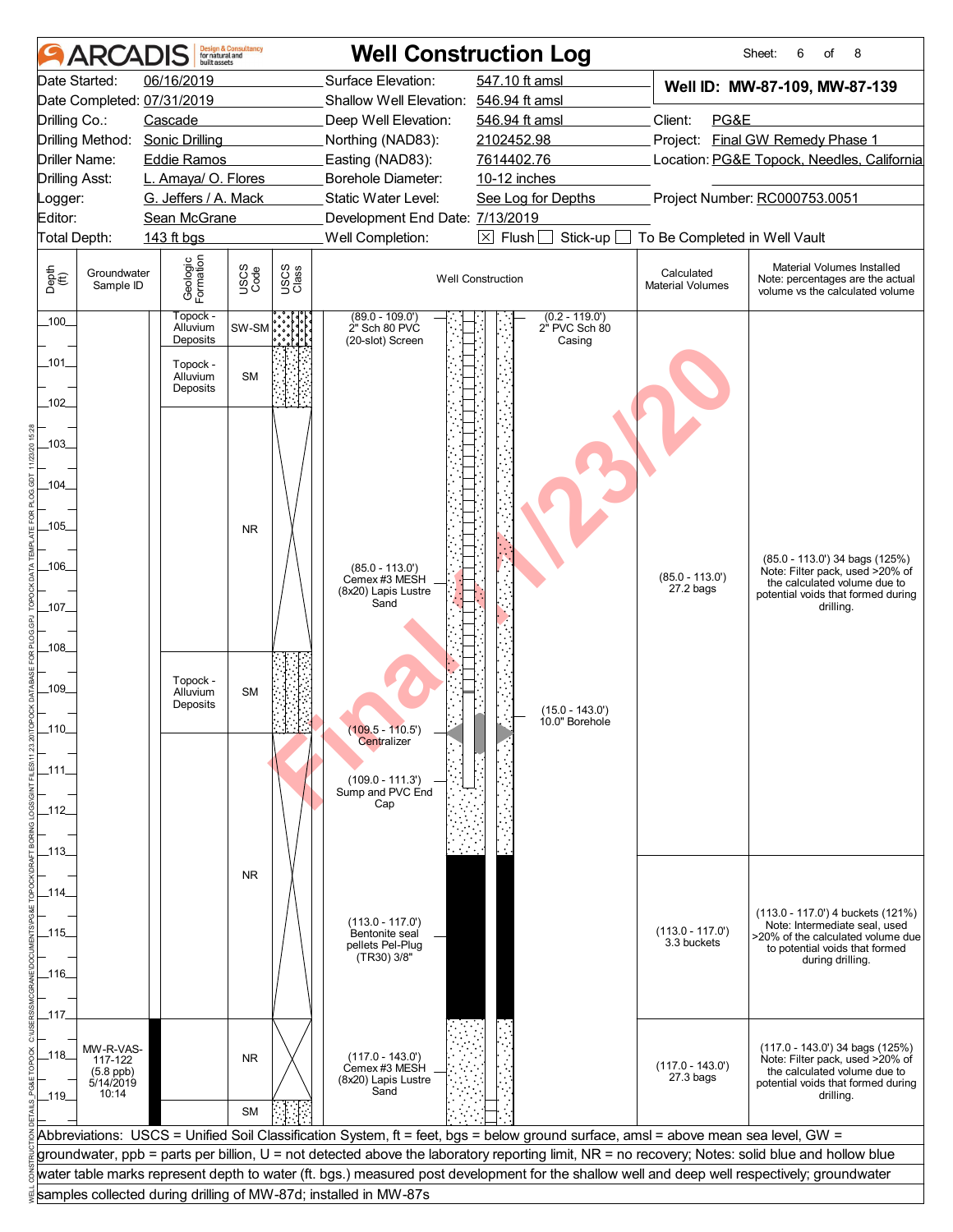|                                | ARCA                                                    | built assets                                | <b>Design &amp; Consultancy</b><br>for natural and |               |                                                                  | <b>Well Construction Log</b>                                                                                                                     |                                       | 8<br>Sheet:<br>7<br>of                                                                             |
|--------------------------------|---------------------------------------------------------|---------------------------------------------|----------------------------------------------------|---------------|------------------------------------------------------------------|--------------------------------------------------------------------------------------------------------------------------------------------------|---------------------------------------|----------------------------------------------------------------------------------------------------|
|                                | Date Started:                                           | 06/16/2019                                  |                                                    |               | Surface Elevation:                                               | 547.10 ft amsl                                                                                                                                   |                                       | Well ID: MW-87-109, MW-87-139                                                                      |
|                                |                                                         | Date Completed: 07/31/2019                  |                                                    |               | Shallow Well Elevation: 546.94 ft amsl                           |                                                                                                                                                  |                                       |                                                                                                    |
| Drilling Co.:                  |                                                         | Cascade                                     |                                                    |               | Deep Well Elevation:                                             | 546.94 ft amsl                                                                                                                                   | Client:<br>PG&E                       |                                                                                                    |
|                                |                                                         | Drilling Method: Sonic Drilling             |                                                    |               | Northing (NAD83):                                                | 2102452.98                                                                                                                                       |                                       | Project: Final GW Remedy Phase 1                                                                   |
|                                | Driller Name:                                           | <b>Eddie Ramos</b>                          |                                                    |               | Easting (NAD83):                                                 | 7614402.76                                                                                                                                       |                                       | Location: PG&E Topock, Needles, California                                                         |
| <b>Drilling Asst:</b>          |                                                         | L. Amaya/ O. Flores<br>G. Jeffers / A. Mack |                                                    |               | Borehole Diameter:<br>Static Water Level:                        | 10-12 inches                                                                                                                                     |                                       | Project Number: RC000753.0051                                                                      |
| Logger:<br>Editor:             |                                                         | Sean McGrane                                |                                                    |               | Development End Date: 7/13/2019                                  | See Log for Depths                                                                                                                               |                                       |                                                                                                    |
|                                | Total Depth:                                            | 143 ft bgs                                  |                                                    |               | Well Completion:                                                 | $\boxtimes$ Flush $\Box$<br>Stick-up                                                                                                             | To Be Completed in Well Vault         |                                                                                                    |
| Depth<br>$\bigoplus_{i=1}^{n}$ | Groundwater<br>Sample ID                                | Geologic<br>Formation                       | USCS<br>Code                                       | USCS<br>Class |                                                                  | <b>Well Construction</b>                                                                                                                         | Calculated<br><b>Material Volumes</b> | Material Volumes Installed<br>Note: percentages are the actual<br>volume vs the calculated volume  |
| $-120$                         |                                                         |                                             |                                                    |               |                                                                  | $(119.0 - 139.0)$                                                                                                                                |                                       |                                                                                                    |
| 121                            | MW-R-VAS-<br>117-122<br>(5.8 ppb)<br>5/14/2019<br>10:14 | Topock -<br>Alluvium<br>Deposits            | <b>SM</b>                                          |               |                                                                  | 2" Sch 80 PVC<br>(20-slot) Screen                                                                                                                |                                       |                                                                                                    |
| $-122$                         |                                                         |                                             |                                                    |               |                                                                  |                                                                                                                                                  |                                       |                                                                                                    |
| $-123$                         |                                                         |                                             |                                                    |               |                                                                  |                                                                                                                                                  |                                       |                                                                                                    |
| _124_                          |                                                         |                                             |                                                    |               |                                                                  |                                                                                                                                                  |                                       |                                                                                                    |
|                                |                                                         |                                             |                                                    |               |                                                                  |                                                                                                                                                  |                                       |                                                                                                    |
| $-125$                         |                                                         | Topock -                                    |                                                    |               |                                                                  |                                                                                                                                                  |                                       |                                                                                                    |
|                                |                                                         | Alluvium<br>Deposits                        | GW-GI                                              |               |                                                                  |                                                                                                                                                  |                                       |                                                                                                    |
| $-126$                         |                                                         |                                             |                                                    |               |                                                                  |                                                                                                                                                  |                                       |                                                                                                    |
| $-127-$                        |                                                         |                                             |                                                    |               |                                                                  |                                                                                                                                                  |                                       |                                                                                                    |
|                                |                                                         |                                             |                                                    |               |                                                                  |                                                                                                                                                  |                                       |                                                                                                    |
| $-128$                         |                                                         |                                             |                                                    |               |                                                                  |                                                                                                                                                  |                                       |                                                                                                    |
|                                |                                                         |                                             |                                                    |               |                                                                  |                                                                                                                                                  |                                       |                                                                                                    |
| 129                            |                                                         |                                             |                                                    |               |                                                                  |                                                                                                                                                  |                                       |                                                                                                    |
|                                |                                                         |                                             |                                                    |               | $(117.0 - 143.0')$<br>Cemex #3 MESH                              | $(15.0 - 143.0)$                                                                                                                                 | $(117.0 - 143.0')$                    | (117.0 - 143.0') 34 bags (125%)<br>Note: Filter pack, used >20% of<br>the calculated volume due to |
| 30.                            |                                                         |                                             |                                                    |               | (8x20) Lapis Lustre<br>Sand                                      | 10.0" Borehole                                                                                                                                   | 27.3 bags                             | potential voids that formed during                                                                 |
|                                |                                                         | Topock -<br>Alluvium                        | <b>GM</b>                                          |               |                                                                  |                                                                                                                                                  |                                       | drilling.                                                                                          |
| _131_                          |                                                         | Deposits                                    |                                                    |               |                                                                  |                                                                                                                                                  |                                       |                                                                                                    |
|                                |                                                         |                                             |                                                    |               |                                                                  |                                                                                                                                                  |                                       |                                                                                                    |
| _132_                          |                                                         |                                             |                                                    |               |                                                                  |                                                                                                                                                  |                                       |                                                                                                    |
|                                |                                                         |                                             |                                                    |               |                                                                  |                                                                                                                                                  |                                       |                                                                                                    |
| _133_                          |                                                         |                                             |                                                    |               |                                                                  |                                                                                                                                                  |                                       |                                                                                                    |
| _134_                          |                                                         |                                             |                                                    |               |                                                                  |                                                                                                                                                  |                                       |                                                                                                    |
|                                |                                                         | Topock -                                    |                                                    |               |                                                                  |                                                                                                                                                  |                                       |                                                                                                    |
| _135_                          |                                                         | Alluvium<br>Deposits                        | GW-GM                                              |               |                                                                  |                                                                                                                                                  |                                       |                                                                                                    |
|                                |                                                         |                                             |                                                    |               |                                                                  |                                                                                                                                                  |                                       |                                                                                                    |
| $-136$                         |                                                         |                                             |                                                    |               |                                                                  |                                                                                                                                                  |                                       |                                                                                                    |
|                                |                                                         |                                             |                                                    |               |                                                                  |                                                                                                                                                  |                                       |                                                                                                    |
| _137_                          |                                                         |                                             |                                                    |               |                                                                  |                                                                                                                                                  |                                       |                                                                                                    |
|                                |                                                         |                                             |                                                    |               |                                                                  |                                                                                                                                                  |                                       |                                                                                                    |
| _138_                          |                                                         | Topock -<br>Alluvium                        | <b>SM</b>                                          |               |                                                                  |                                                                                                                                                  |                                       |                                                                                                    |
|                                |                                                         | Deposits                                    |                                                    |               |                                                                  |                                                                                                                                                  |                                       |                                                                                                    |
| $-139$                         |                                                         |                                             |                                                    |               |                                                                  |                                                                                                                                                  |                                       |                                                                                                    |
|                                |                                                         |                                             | SW-SM                                              |               |                                                                  |                                                                                                                                                  |                                       |                                                                                                    |
|                                |                                                         |                                             |                                                    |               |                                                                  | Abbreviations: USCS = Unified Soil Classification System, ft = feet, bgs = below ground surface, amsl = above mean sea level, GW =               |                                       |                                                                                                    |
|                                |                                                         |                                             |                                                    |               |                                                                  | groundwater, ppb = parts per billion, U = not detected above the laboratory reporting limit, NR = no recovery; Notes: solid blue and hollow blue |                                       |                                                                                                    |
|                                |                                                         |                                             |                                                    |               |                                                                  | water table marks represent depth to water (ft. bgs.) measured post development for the shallow well and deep well respectively; groundwater     |                                       |                                                                                                    |
|                                |                                                         |                                             |                                                    |               | samples collected during drilling of MW-87d; installed in MW-87s |                                                                                                                                                  |                                       |                                                                                                    |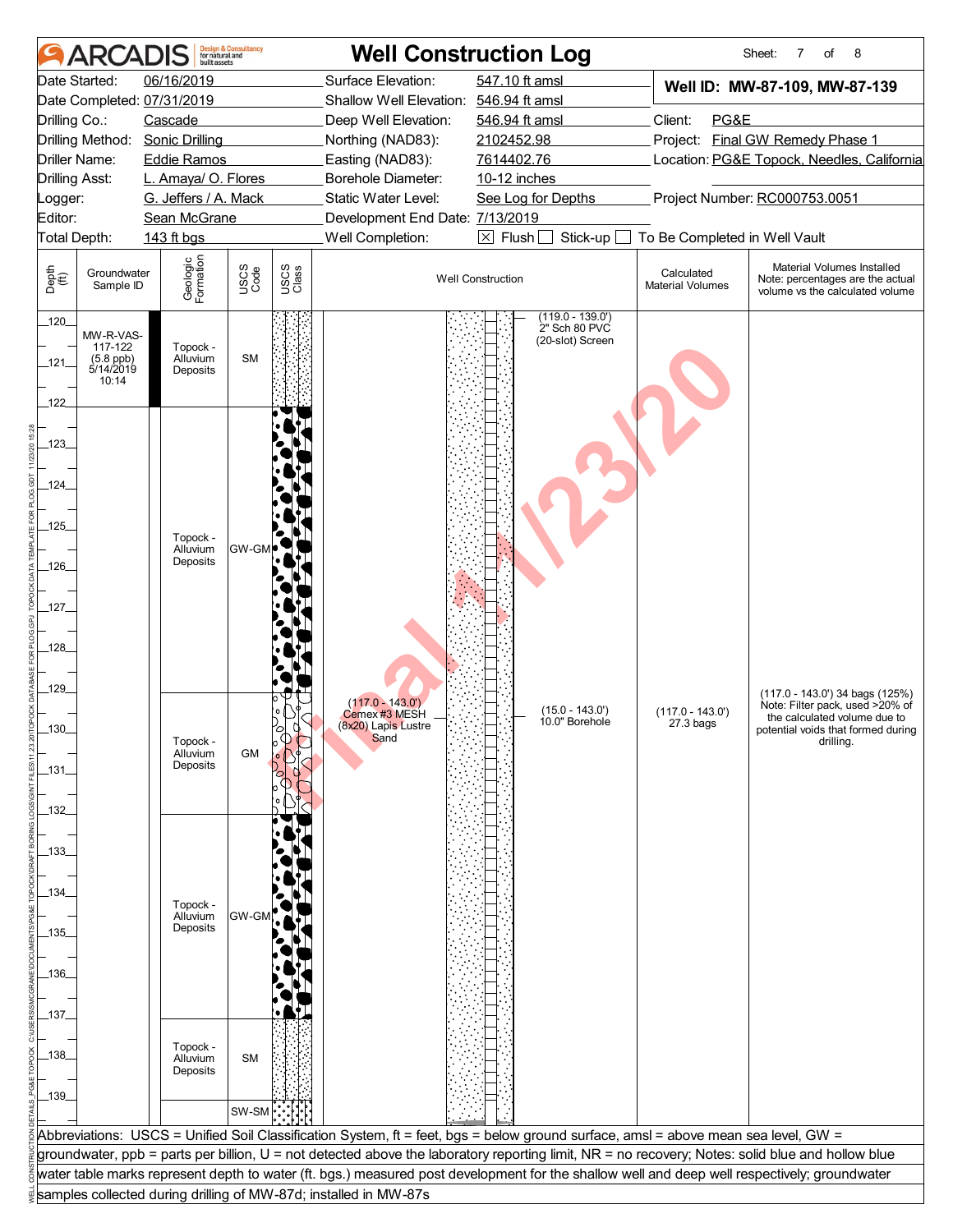|                       | <b>ARCADIS</b>           | <b>Design &amp; Consultancy</b><br>for natural and<br>built assets |               | <b>Well Construction Log</b>                                     |                                                                                                                                                  |                                       | Sheet:<br>8<br>of<br>8                                                                                             |
|-----------------------|--------------------------|--------------------------------------------------------------------|---------------|------------------------------------------------------------------|--------------------------------------------------------------------------------------------------------------------------------------------------|---------------------------------------|--------------------------------------------------------------------------------------------------------------------|
|                       | Date Started:            | 06/16/2019                                                         |               | Surface Elevation:                                               | 547.10 ft amsl                                                                                                                                   |                                       | Well ID: MW-87-109, MW-87-139                                                                                      |
|                       |                          | Date Completed: 07/31/2019                                         |               | Shallow Well Elevation: 546.94 ft amsl                           |                                                                                                                                                  |                                       |                                                                                                                    |
| Drilling Co.:         |                          | Cascade                                                            |               | Deep Well Elevation:                                             | 546.94 ft amsl                                                                                                                                   | Client:<br>PG&E                       |                                                                                                                    |
|                       | Drilling Method:         | <b>Sonic Drilling</b>                                              |               | Northing (NAD83):                                                | 2102452.98                                                                                                                                       |                                       | Project: Final GW Remedy Phase 1                                                                                   |
|                       | Driller Name:            | <b>Eddie Ramos</b>                                                 |               | Easting (NAD83):                                                 | 7614402.76                                                                                                                                       |                                       | Location: PG&E Topock, Needles, California                                                                         |
| <b>Drilling Asst:</b> |                          | L. Amaya/ O. Flores                                                |               | Borehole Diameter:                                               | 10-12 inches                                                                                                                                     |                                       |                                                                                                                    |
| Logger:               |                          | G. Jeffers / A. Mack                                               |               | Static Water Level:                                              | See Log for Depths                                                                                                                               |                                       | Project Number: RC000753.0051                                                                                      |
| Editor:               |                          | Sean McGrane                                                       |               | Development End Date: 7/13/2019                                  |                                                                                                                                                  |                                       |                                                                                                                    |
| Total Depth:          |                          | 143 ft bgs                                                         |               | Well Completion:                                                 | $\times$ Flush [<br>Stick-up                                                                                                                     | To Be Completed in Well Vault         |                                                                                                                    |
|                       |                          |                                                                    |               |                                                                  |                                                                                                                                                  |                                       |                                                                                                                    |
| Depth<br>(ff)         | Groundwater<br>Sample ID | Geologic<br>Formation<br>USCS<br>Code                              | USCS<br>Class |                                                                  | <b>Well Construction</b>                                                                                                                         | Calculated<br><b>Material Volumes</b> | Material Volumes Installed<br>Note: percentages are the actual<br>volume vs the calculated volume                  |
| $-140$<br>_141_       |                          |                                                                    |               | $(139.5 - 140.5')$<br>Centralizer<br>$(117.0 - 143.0')$          | $(139.0 - 141.4')$                                                                                                                               |                                       | (117.0 - 143.0') 34 bags (125%)                                                                                    |
| $142$                 |                          | Topock -<br>SW-SM<br>Alluvium<br>Deposits                          |               | Cemex #3 MESH<br>(8x20) Lapis Lustre<br>Sand                     | Sump and PVC End<br>Cap<br>$(15.0 - 143.0')$                                                                                                     | $(117.0 - 143.0')$<br>$27.3$ bags     | Note: Filter pack, used >20% of<br>the calculated volume due to<br>potential voids that formed during<br>drilling. |
| 143                   |                          |                                                                    |               |                                                                  | 10.0" Borehole                                                                                                                                   |                                       |                                                                                                                    |
|                       |                          |                                                                    |               | End of Boring at<br>143.0 ft bgs.                                |                                                                                                                                                  |                                       |                                                                                                                    |
| $-144$                |                          |                                                                    |               |                                                                  |                                                                                                                                                  |                                       |                                                                                                                    |
| $-145$                |                          |                                                                    |               |                                                                  |                                                                                                                                                  |                                       |                                                                                                                    |
| $-146$                |                          |                                                                    |               |                                                                  |                                                                                                                                                  |                                       |                                                                                                                    |
| $-147-$               |                          |                                                                    |               |                                                                  |                                                                                                                                                  |                                       |                                                                                                                    |
| $-148$                |                          |                                                                    |               |                                                                  |                                                                                                                                                  |                                       |                                                                                                                    |
|                       |                          |                                                                    |               |                                                                  |                                                                                                                                                  |                                       |                                                                                                                    |
| 149                   |                          |                                                                    |               |                                                                  |                                                                                                                                                  |                                       |                                                                                                                    |
| .150.                 |                          |                                                                    |               |                                                                  |                                                                                                                                                  |                                       |                                                                                                                    |
|                       |                          |                                                                    |               |                                                                  |                                                                                                                                                  |                                       |                                                                                                                    |
| $-151$                |                          |                                                                    |               | <b>CANADA</b>                                                    |                                                                                                                                                  |                                       |                                                                                                                    |
| _152                  |                          |                                                                    |               |                                                                  |                                                                                                                                                  |                                       |                                                                                                                    |
| .153.                 |                          |                                                                    |               |                                                                  |                                                                                                                                                  |                                       |                                                                                                                    |
|                       |                          |                                                                    |               |                                                                  |                                                                                                                                                  |                                       |                                                                                                                    |
| .154                  |                          |                                                                    |               |                                                                  |                                                                                                                                                  |                                       |                                                                                                                    |
|                       |                          |                                                                    |               |                                                                  |                                                                                                                                                  |                                       |                                                                                                                    |
| _155_                 |                          |                                                                    |               |                                                                  |                                                                                                                                                  |                                       |                                                                                                                    |
| _156_                 |                          |                                                                    |               |                                                                  |                                                                                                                                                  |                                       |                                                                                                                    |
|                       |                          |                                                                    |               |                                                                  |                                                                                                                                                  |                                       |                                                                                                                    |
| _157_                 |                          |                                                                    |               |                                                                  |                                                                                                                                                  |                                       |                                                                                                                    |
| _158_                 |                          |                                                                    |               |                                                                  |                                                                                                                                                  |                                       |                                                                                                                    |
| _159_                 |                          |                                                                    |               |                                                                  |                                                                                                                                                  |                                       |                                                                                                                    |
|                       |                          |                                                                    |               |                                                                  | Abbreviations: USCS = Unified Soil Classification System, ft = feet, bgs = below ground surface, amsl = above mean sea level, GW =               |                                       |                                                                                                                    |
|                       |                          |                                                                    |               |                                                                  | groundwater, ppb = parts per billion, U = not detected above the laboratory reporting limit, NR = no recovery; Notes: solid blue and hollow blue |                                       |                                                                                                                    |
|                       |                          |                                                                    |               |                                                                  | water table marks represent depth to water (ft. bgs.) measured post development for the shallow well and deep well respectively; groundwater     |                                       |                                                                                                                    |
|                       |                          |                                                                    |               | samples collected during drilling of MW-87d; installed in MW-87s |                                                                                                                                                  |                                       |                                                                                                                    |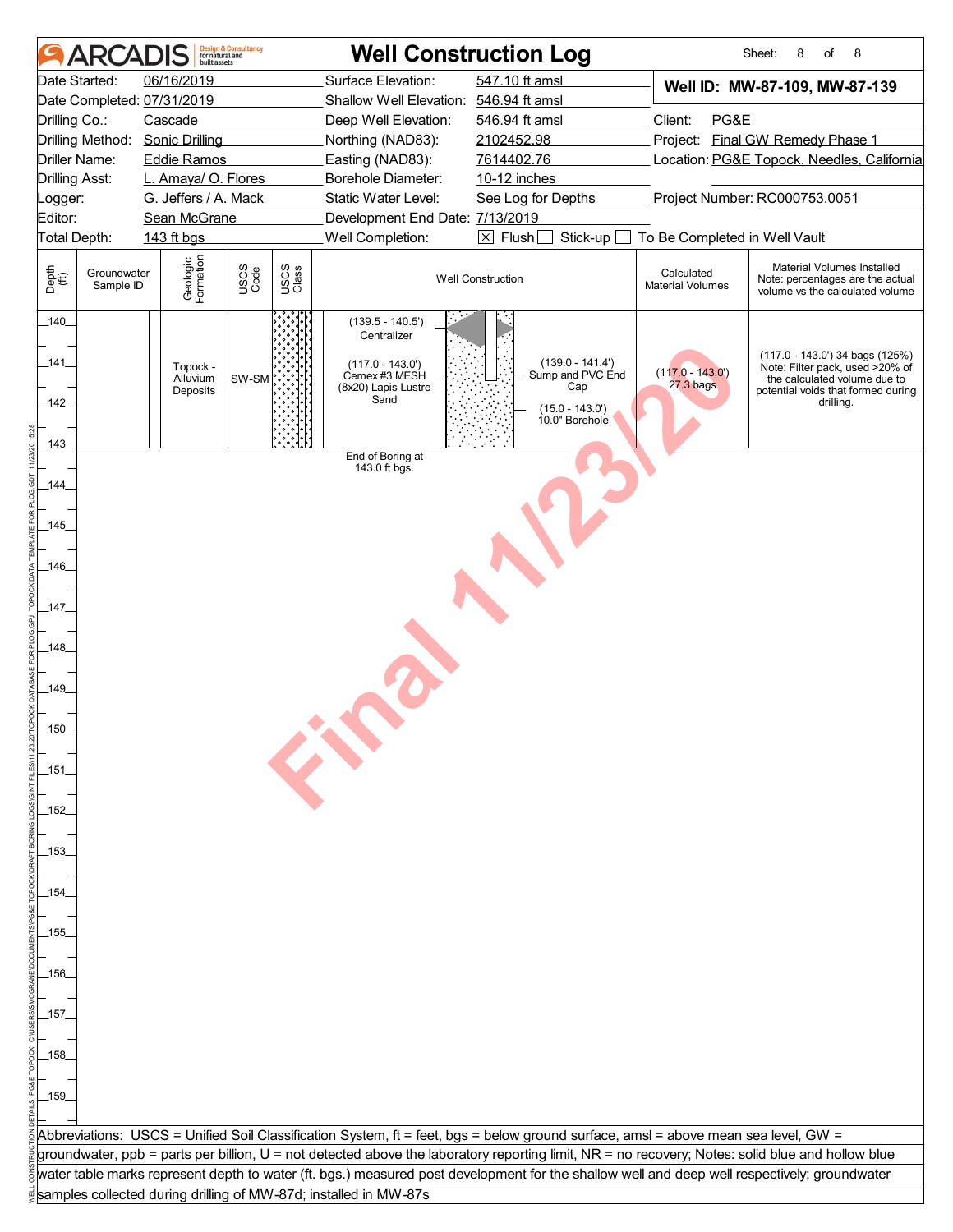|                                              |                  | <b>ARCADI</b>                    | Design & Consultancy<br>for natural and<br>huilt assets |                       |                    | <b>Boring Log</b> |                                                                                                                                                                                                                                                                                     |          | Sheet:     | of<br>1                                              | 8                                 |
|----------------------------------------------|------------------|----------------------------------|---------------------------------------------------------|-----------------------|--------------------|-------------------|-------------------------------------------------------------------------------------------------------------------------------------------------------------------------------------------------------------------------------------------------------------------------------------|----------|------------|------------------------------------------------------|-----------------------------------|
|                                              | Date Started:    | 06/13/2019                       |                                                         |                       | Surface Elevation: |                   | 547.10 ft amsl                                                                                                                                                                                                                                                                      |          |            | Boring No.: MW-87s                                   |                                   |
|                                              | Date Completed:  | 06/16/2019                       |                                                         |                       | Northing (NAD83):  |                   | 2102452.98                                                                                                                                                                                                                                                                          |          |            |                                                      |                                   |
| Drilling Co.:                                |                  | Cascade                          |                                                         |                       | Easting (NAD83):   |                   | 7614402.76                                                                                                                                                                                                                                                                          | Client:  | PG&E       |                                                      |                                   |
| Drilling Method:                             |                  | <b>Sonic Drilling</b>            |                                                         |                       | Total Depth:       |                   | 143 ft bgs                                                                                                                                                                                                                                                                          | Project: |            | Final GW Remedy Phase 1                              |                                   |
| Drill Rig Type:                              |                  |                                  | <b>Prosonic Truck Mount</b>                             |                       | Borehole Diameter: |                   | 10-12 inches                                                                                                                                                                                                                                                                        |          |            | Location: PG&E Topock, Needles,                      |                                   |
| <b>Driller Name:</b>                         |                  | <b>Eddie Ramos</b>               |                                                         |                       |                    |                   | Depth to First Water: 91.1 ft bgs                                                                                                                                                                                                                                                   |          | California |                                                      |                                   |
| Drilling Asst:                               |                  |                                  | L. Amaya/ O. Flores                                     |                       | Sampling Method:   |                   | 4 inch x 10 ft. Core Barrel                                                                                                                                                                                                                                                         |          |            | Project Number: RC000753.0051                        |                                   |
| _ogger:                                      |                  |                                  | G. Jeffers / A. Mack                                    |                       | Sampling Interval: |                   | Screen Intervals                                                                                                                                                                                                                                                                    |          |            |                                                      |                                   |
| Editor:                                      |                  |                                  | Sean McGrane                                            |                       | Converted to Well: |                   | $\boxtimes$ Yes $\Box$<br>No                                                                                                                                                                                                                                                        |          |            |                                                      |                                   |
| Depth<br>$\widetilde{f(t)}$                  | Recovery<br>(in) | Sieve<br>Sample ID               | Groundwater<br>Sample ID                                | Geologic<br>Formation | USCS<br>Code       | USCS<br>Class     | Soil Description                                                                                                                                                                                                                                                                    |          |            | <b>Drilling Notes</b>                                | <b>Drilling Fluid</b>             |
| 1<br>$\overline{c}$<br>3<br>5<br>6<br>8<br>9 | 60<br>60         |                                  |                                                         |                       |                    |                   | (0.0 - 87.0') (NR); core not collected or logged, no recovery, see<br>boring log MW-87d for lithology                                                                                                                                                                               |          |            |                                                      | $(0.0 - 133.0')$<br>No water used |
|                                              |                  |                                  |                                                         |                       |                    |                   |                                                                                                                                                                                                                                                                                     |          |            |                                                      |                                   |
| .10.                                         |                  | No Sieve<br>Samples<br>Collected |                                                         |                       | <b>NR</b>          |                   |                                                                                                                                                                                                                                                                                     |          |            | $(10.0 - 14.0)$                                      |                                   |
|                                              |                  |                                  |                                                         |                       |                    |                   |                                                                                                                                                                                                                                                                                     |          |            | 12 inch<br>conductor                                 |                                   |
| _11.                                         |                  |                                  |                                                         |                       |                    |                   |                                                                                                                                                                                                                                                                                     |          |            | casing                                               |                                   |
|                                              |                  |                                  |                                                         |                       |                    |                   |                                                                                                                                                                                                                                                                                     |          |            | dropped and<br>mud tub seal                          |                                   |
| $-12$                                        |                  |                                  |                                                         |                       |                    |                   |                                                                                                                                                                                                                                                                                     |          |            | had to be<br>reset.                                  |                                   |
|                                              |                  |                                  |                                                         |                       |                    |                   |                                                                                                                                                                                                                                                                                     |          |            |                                                      |                                   |
| -13.                                         |                  |                                  |                                                         |                       |                    |                   |                                                                                                                                                                                                                                                                                     |          |            |                                                      |                                   |
| .14.                                         | 96               |                                  |                                                         |                       |                    |                   |                                                                                                                                                                                                                                                                                     |          |            |                                                      |                                   |
|                                              |                  |                                  |                                                         |                       |                    |                   |                                                                                                                                                                                                                                                                                     |          |            |                                                      |                                   |
| .15.                                         |                  |                                  |                                                         |                       |                    |                   |                                                                                                                                                                                                                                                                                     |          |            |                                                      |                                   |
|                                              |                  |                                  |                                                         |                       |                    |                   |                                                                                                                                                                                                                                                                                     |          |            | (15.0')<br>12 inch casing                            |                                   |
| $-16$                                        |                  |                                  |                                                         |                       |                    |                   |                                                                                                                                                                                                                                                                                     |          |            | dropped to 15<br>ft. bgs reset                       |                                   |
|                                              |                  |                                  |                                                         |                       |                    |                   |                                                                                                                                                                                                                                                                                     |          |            | mud tub seal.<br><b>Driller</b>                      |                                   |
| .17.                                         |                  |                                  |                                                         |                       |                    |                   |                                                                                                                                                                                                                                                                                     |          |            | indicated                                            |                                   |
| .18.                                         |                  |                                  |                                                         |                       |                    |                   |                                                                                                                                                                                                                                                                                     |          |            | formation was<br>collapsing @<br>17 ft. bgs,<br>when |                                   |
|                                              |                  |                                  |                                                         |                       |                    |                   |                                                                                                                                                                                                                                                                                     |          |            | examining<br>core, $~1$ ft                           |                                   |
| $-19$                                        | 108              |                                  |                                                         |                       |                    |                   |                                                                                                                                                                                                                                                                                     |          |            | boulder was                                          |                                   |
|                                              |                  |                                  |                                                         |                       |                    |                   |                                                                                                                                                                                                                                                                                     |          |            | observed, will<br>pay close                          |                                   |
|                                              |                  |                                  |                                                         |                       |                    |                   |                                                                                                                                                                                                                                                                                     |          |            | attention to                                         |                                   |
|                                              |                  |                                  |                                                         |                       |                    |                   | Abbreviations: USCS = Unified Soil Classification System, ft = feet, bgs = below ground surface, amsl = above mean sea level, GW =<br>groundwater, ppb = parts per billion, NR = no recovery; Notes: groundwater data was collected from MW-87d; apparent partial recoveries can be |          |            |                                                      |                                   |
|                                              |                  |                                  |                                                         |                       |                    |                   | the result of potential compaction of sediments in the core bag; wells MW-87-109, MW-87-139 installed in borehole                                                                                                                                                                   |          |            |                                                      |                                   |
|                                              |                  |                                  |                                                         |                       |                    |                   |                                                                                                                                                                                                                                                                                     |          |            |                                                      |                                   |
|                                              |                  |                                  |                                                         |                       |                    |                   |                                                                                                                                                                                                                                                                                     |          |            |                                                      |                                   |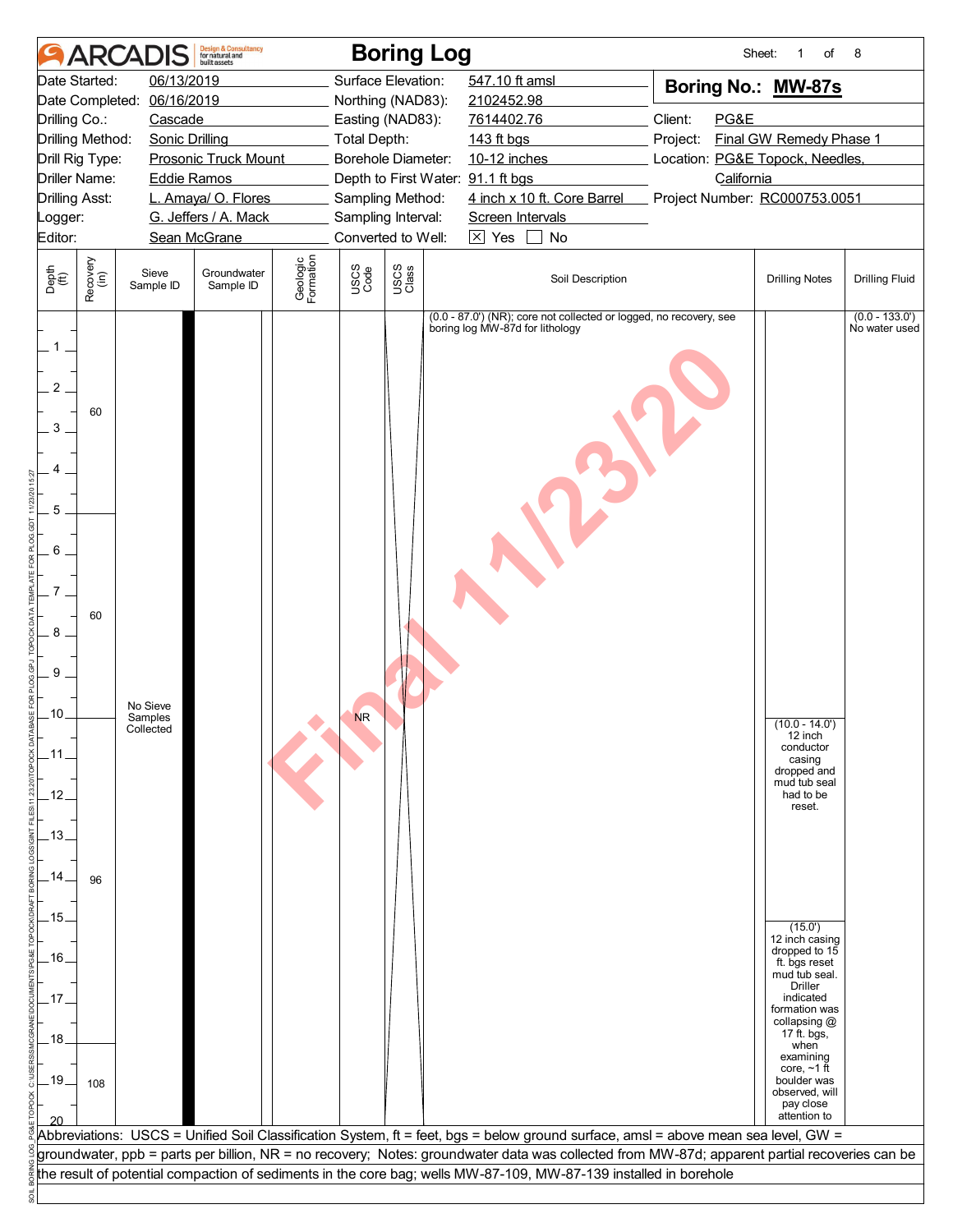|                                              |                      | <b>ARCADIS</b>                   | <b>Design &amp; Consultancy</b><br>for natural and<br>built assets |                       |              | <b>Boring Log</b>                      |                                                                                                                                               | Sheet:                          | 2<br>of                           | 8                     |
|----------------------------------------------|----------------------|----------------------------------|--------------------------------------------------------------------|-----------------------|--------------|----------------------------------------|-----------------------------------------------------------------------------------------------------------------------------------------------|---------------------------------|-----------------------------------|-----------------------|
|                                              | Date Started:        | 06/13/2019                       |                                                                    |                       |              | Surface Elevation:                     | 547.10 ft amsl                                                                                                                                | Boring No.: MW-87s              |                                   |                       |
|                                              | Date Completed:      | 06/16/2019                       |                                                                    |                       |              | Northing (NAD83):                      | 2102452.98                                                                                                                                    |                                 |                                   |                       |
| Drilling Co.:                                |                      | Cascade                          |                                                                    |                       |              | Easting (NAD83):                       | 7614402.76                                                                                                                                    | Client:<br>PG&E                 |                                   |                       |
|                                              | Drilling Method:     | <b>Sonic Drilling</b>            |                                                                    |                       | Total Depth: |                                        | 143 ft bgs                                                                                                                                    | Project:                        | Final GW Remedy Phase 1           |                       |
|                                              | Drill Rig Type:      |                                  | <b>Prosonic Truck Mount</b>                                        |                       |              | Borehole Diameter:                     | 10-12 inches                                                                                                                                  | Location: PG&E Topock, Needles, |                                   |                       |
|                                              | <b>Driller Name:</b> | <b>Eddie Ramos</b>               |                                                                    |                       |              | Depth to First Water: 91.1 ft bgs      | 4 inch x 10 ft. Core Barrel                                                                                                                   | California                      |                                   |                       |
| Drilling Asst:<br>Logger:                    |                      |                                  | L. Amaya/ O. Flores<br>G. Jeffers / A. Mack                        |                       |              | Sampling Method:<br>Sampling Interval: | Screen Intervals                                                                                                                              | Project Number: RC000753.0051   |                                   |                       |
| Editor:                                      |                      |                                  | Sean McGrane                                                       |                       |              | Converted to Well:                     | $\boxed{\times}$ Yes $\boxed{\phantom{1}}$<br>No                                                                                              |                                 |                                   |                       |
|                                              |                      |                                  |                                                                    |                       |              |                                        |                                                                                                                                               |                                 |                                   |                       |
| Depth<br>$\overset{\text{fft}}{(\text{ft})}$ | Recovery<br>(in)     | Sieve<br>Sample ID               | Groundwater<br>Sample ID                                           | Geologic<br>Formation | USCS<br>Code | USCS<br>Class                          | Soil Description                                                                                                                              |                                 | <b>Drilling Notes</b>             | <b>Drilling Fluid</b> |
| $-21$                                        |                      |                                  |                                                                    |                       |              |                                        |                                                                                                                                               |                                 | borehole when<br>installing well. |                       |
| 22.<br>23.                                   | 108                  |                                  |                                                                    |                       |              |                                        |                                                                                                                                               |                                 |                                   |                       |
| .24.                                         |                      |                                  |                                                                    |                       |              |                                        |                                                                                                                                               |                                 |                                   |                       |
| .25.                                         |                      |                                  |                                                                    |                       |              |                                        |                                                                                                                                               |                                 |                                   |                       |
| $.26-$                                       |                      |                                  |                                                                    |                       |              |                                        |                                                                                                                                               |                                 |                                   |                       |
| 27.                                          |                      |                                  |                                                                    |                       |              |                                        |                                                                                                                                               |                                 | (27.0')<br>Tight                  |                       |
| 28.                                          |                      |                                  |                                                                    |                       |              |                                        |                                                                                                                                               |                                 | formation                         |                       |
| $.29-$                                       |                      |                                  |                                                                    |                       |              |                                        |                                                                                                                                               |                                 |                                   |                       |
| .30.                                         |                      | No Sieve<br>Samples<br>Collected |                                                                    |                       | <b>NR</b>    |                                        |                                                                                                                                               |                                 |                                   |                       |
| $-31$                                        |                      |                                  |                                                                    |                       |              |                                        |                                                                                                                                               |                                 |                                   |                       |
| 32.                                          | 120                  |                                  |                                                                    |                       |              |                                        |                                                                                                                                               |                                 |                                   |                       |
| $-33-$                                       |                      |                                  |                                                                    |                       |              |                                        |                                                                                                                                               |                                 |                                   |                       |
| .34.                                         |                      |                                  |                                                                    |                       |              |                                        |                                                                                                                                               |                                 |                                   |                       |
| 35.                                          |                      |                                  |                                                                    |                       |              |                                        |                                                                                                                                               |                                 |                                   |                       |
| .36.                                         |                      |                                  |                                                                    |                       |              |                                        |                                                                                                                                               |                                 |                                   |                       |
| 37 <sub>2</sub>                              |                      |                                  |                                                                    |                       |              |                                        |                                                                                                                                               |                                 |                                   |                       |
| .38                                          |                      |                                  |                                                                    |                       |              |                                        |                                                                                                                                               |                                 |                                   |                       |
| $-39.$                                       | 60                   |                                  |                                                                    |                       |              |                                        |                                                                                                                                               |                                 |                                   |                       |
|                                              |                      |                                  |                                                                    |                       |              |                                        |                                                                                                                                               |                                 |                                   |                       |
|                                              |                      |                                  |                                                                    |                       |              |                                        | Abbreviations: USCS = Unified Soil Classification System, ft = feet, bgs = below ground surface, amsl = above mean sea level, GW =            |                                 |                                   |                       |
|                                              |                      |                                  |                                                                    |                       |              |                                        | groundwater, ppb = parts per billion, NR = no recovery; Notes: groundwater data was collected from MW-87d; apparent partial recoveries can be |                                 |                                   |                       |
|                                              |                      |                                  |                                                                    |                       |              |                                        | the result of potential compaction of sediments in the core bag; wells MW-87-109, MW-87-139 installed in borehole                             |                                 |                                   |                       |
|                                              |                      |                                  |                                                                    |                       |              |                                        |                                                                                                                                               |                                 |                                   |                       |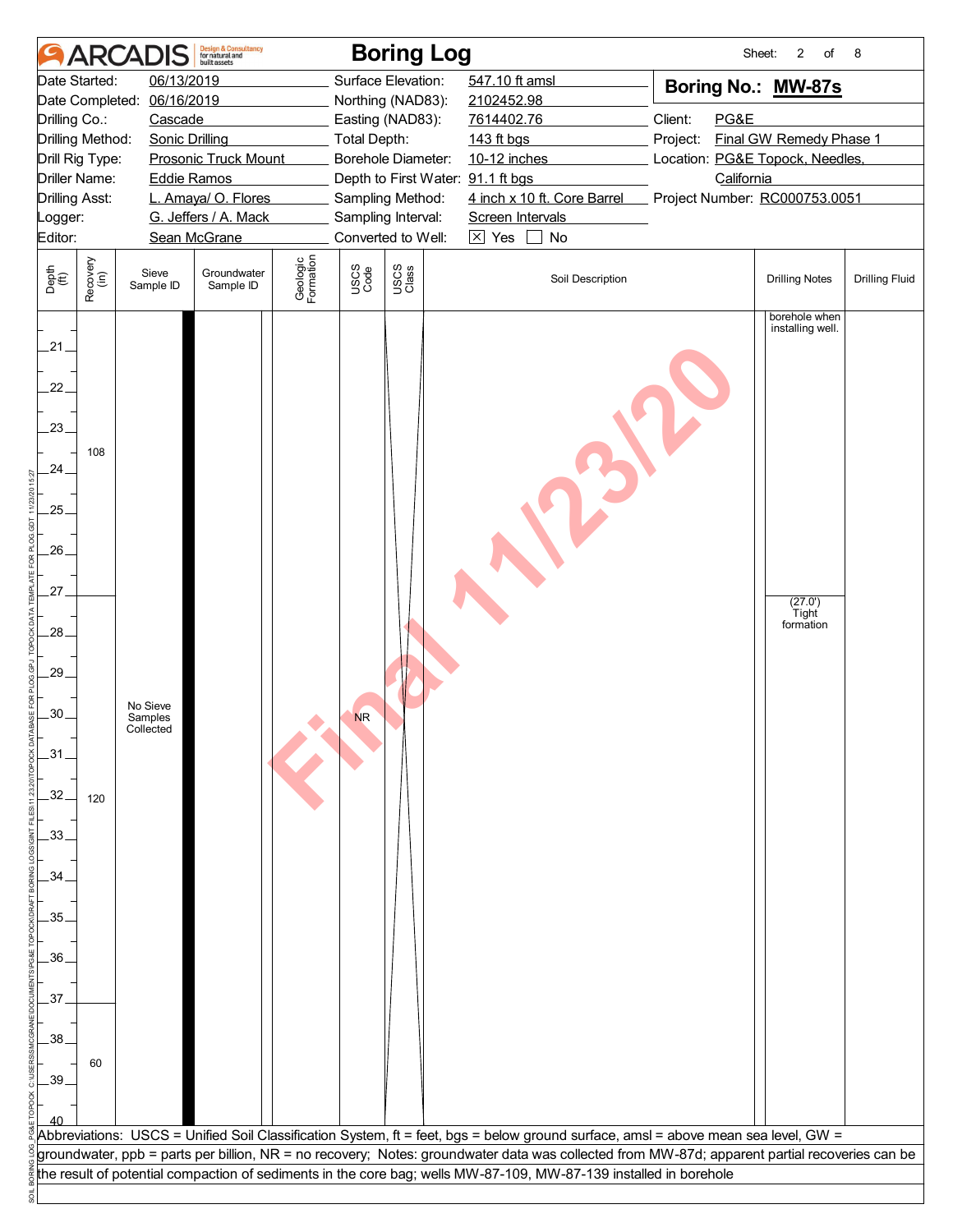|                             |                  | <b>ARCADIS</b>                   | <b>Design &amp; Consultancy</b><br>for natural and<br>huilt assets |                       |              | <b>Boring Log</b>                 |                                                                                                                                               | Sheet:                          | 3<br>of                 | 8                     |
|-----------------------------|------------------|----------------------------------|--------------------------------------------------------------------|-----------------------|--------------|-----------------------------------|-----------------------------------------------------------------------------------------------------------------------------------------------|---------------------------------|-------------------------|-----------------------|
|                             | Date Started:    | 06/13/2019                       |                                                                    |                       |              | Surface Elevation:                | 547.10 ft amsl                                                                                                                                | Boring No.: MW-87s              |                         |                       |
|                             | Date Completed:  | 06/16/2019                       |                                                                    |                       |              | Northing (NAD83):                 | 2102452.98                                                                                                                                    |                                 |                         |                       |
| Drilling Co.:               |                  | Cascade                          |                                                                    |                       |              | Easting (NAD83):                  | 7614402.76                                                                                                                                    | Client:<br>PG&E                 |                         |                       |
| Drilling Method:            |                  | <b>Sonic Drilling</b>            |                                                                    |                       | Total Depth: |                                   | 143 ft bgs                                                                                                                                    | Project:                        | Final GW Remedy Phase 1 |                       |
| Drill Rig Type:             |                  |                                  | <b>Prosonic Truck Mount</b>                                        |                       |              | Borehole Diameter:                | 10-12 inches                                                                                                                                  | Location: PG&E Topock, Needles, |                         |                       |
| Driller Name:               |                  | <b>Eddie Ramos</b>               |                                                                    |                       |              | Depth to First Water: 91.1 ft bgs |                                                                                                                                               | California                      |                         |                       |
| <b>Drilling Asst:</b>       |                  |                                  | L. Amaya/ O. Flores                                                |                       |              | Sampling Method:                  | 4 inch x 10 ft. Core Barrel                                                                                                                   | Project Number: RC000753.0051   |                         |                       |
| _ogger:                     |                  |                                  | G. Jeffers / A. Mack                                               |                       |              | Sampling Interval:                | Screen Intervals                                                                                                                              |                                 |                         |                       |
| Editor:                     |                  |                                  | Sean McGrane                                                       |                       |              | Converted to Well:                | $\times$ Yes $\Box$<br>No                                                                                                                     |                                 |                         |                       |
| Depth<br>$\widetilde{f(t)}$ | Recovery<br>(in) | Sieve<br>Sample ID               | Groundwater<br>Sample ID                                           | Geologic<br>Formation | USCS<br>Code | USCS<br>Class                     | Soil Description                                                                                                                              |                                 | <b>Drilling Notes</b>   | <b>Drilling Fluid</b> |
| .41.<br>42.                 | 60               |                                  |                                                                    |                       |              |                                   |                                                                                                                                               |                                 |                         |                       |
| .43.                        |                  |                                  |                                                                    |                       |              |                                   |                                                                                                                                               |                                 |                         |                       |
| .44.                        |                  |                                  |                                                                    |                       |              |                                   |                                                                                                                                               |                                 |                         |                       |
| .45.                        | 60               |                                  |                                                                    |                       |              |                                   |                                                                                                                                               |                                 |                         |                       |
| $.46-$                      |                  |                                  |                                                                    |                       |              |                                   |                                                                                                                                               |                                 |                         |                       |
| .47.                        |                  |                                  |                                                                    |                       |              |                                   |                                                                                                                                               |                                 |                         |                       |
| .48.                        |                  |                                  |                                                                    |                       |              |                                   |                                                                                                                                               |                                 |                         |                       |
| .49.                        |                  |                                  |                                                                    |                       |              |                                   |                                                                                                                                               |                                 |                         |                       |
| .50.                        |                  | No Sieve<br>Samples<br>Collected |                                                                    |                       | <b>NR</b>    |                                   |                                                                                                                                               |                                 |                         |                       |
| $-51$                       |                  |                                  |                                                                    |                       |              |                                   |                                                                                                                                               |                                 |                         |                       |
| .52.                        | 120              |                                  |                                                                    |                       |              |                                   |                                                                                                                                               |                                 |                         |                       |
| $-53$                       |                  |                                  |                                                                    |                       |              |                                   |                                                                                                                                               |                                 |                         |                       |
| .54.                        |                  |                                  |                                                                    |                       |              |                                   |                                                                                                                                               |                                 |                         |                       |
| 55.                         |                  |                                  |                                                                    |                       |              |                                   |                                                                                                                                               |                                 |                         |                       |
| .56.                        |                  |                                  |                                                                    |                       |              |                                   |                                                                                                                                               |                                 |                         |                       |
| .57                         |                  |                                  |                                                                    |                       |              |                                   |                                                                                                                                               |                                 |                         |                       |
| .58                         |                  |                                  |                                                                    |                       |              |                                   |                                                                                                                                               |                                 |                         |                       |
| $-59.$                      | 120              |                                  |                                                                    |                       |              |                                   |                                                                                                                                               |                                 |                         |                       |
|                             |                  |                                  |                                                                    |                       |              |                                   |                                                                                                                                               |                                 |                         |                       |
| 60                          |                  |                                  |                                                                    |                       |              |                                   |                                                                                                                                               |                                 |                         |                       |
|                             |                  |                                  |                                                                    |                       |              |                                   | Abbreviations: USCS = Unified Soil Classification System, ft = feet, bgs = below ground surface, amsl = above mean sea level, GW =            |                                 |                         |                       |
|                             |                  |                                  |                                                                    |                       |              |                                   | groundwater, ppb = parts per billion, NR = no recovery; Notes: groundwater data was collected from MW-87d; apparent partial recoveries can be |                                 |                         |                       |
|                             |                  |                                  |                                                                    |                       |              |                                   | the result of potential compaction of sediments in the core bag; wells MW-87-109, MW-87-139 installed in borehole                             |                                 |                         |                       |
|                             |                  |                                  |                                                                    |                       |              |                                   |                                                                                                                                               |                                 |                         |                       |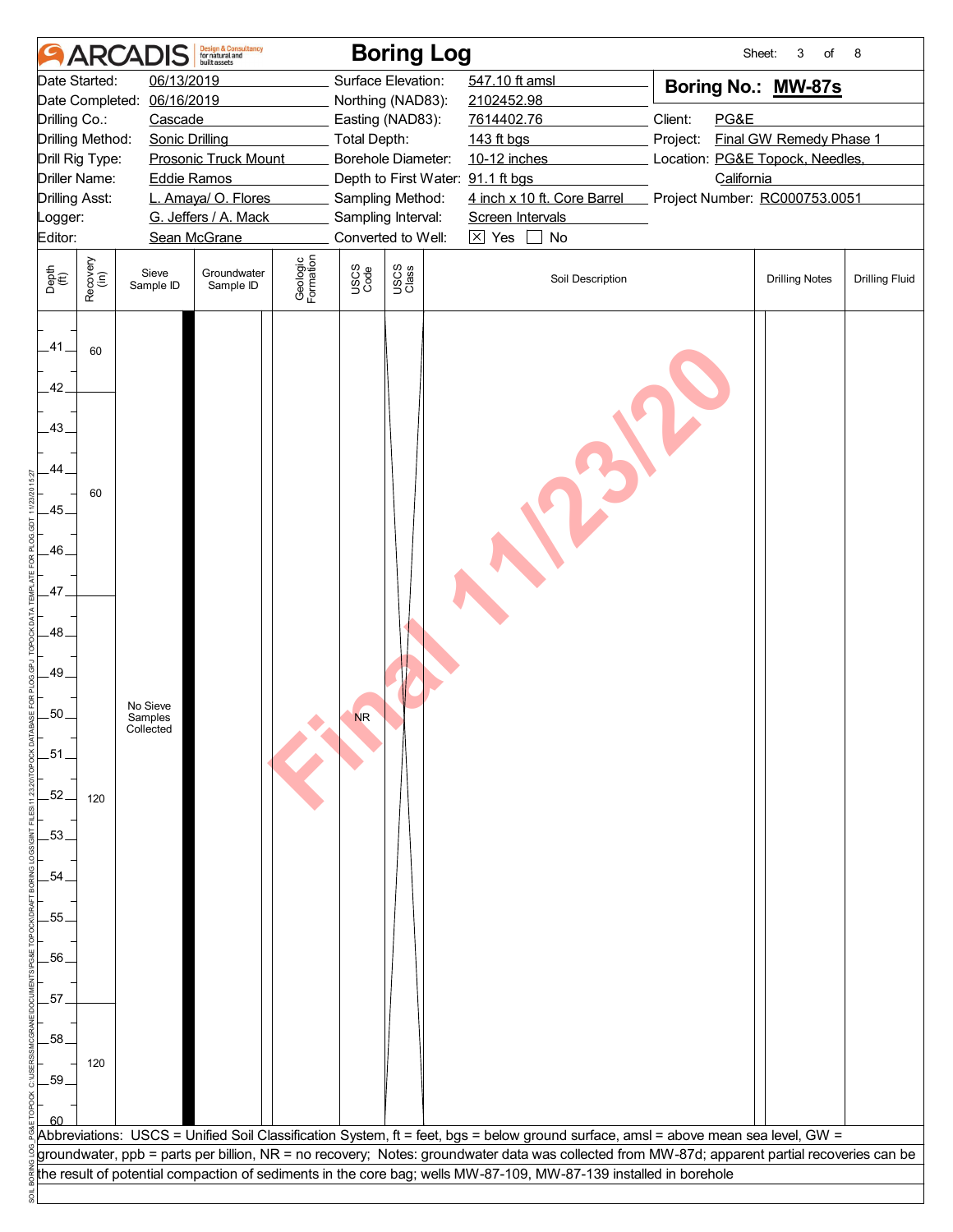|                         |                                         | <b>ARCADIS</b>                   | <b>Design &amp; Consultancy</b><br>for natural and<br>huilt assets |                       |                     | <b>Boring Log</b>                                     |                                                                                                                                                                                                                                                                                     | Sheet:                                      | of<br>4                 | 8                     |
|-------------------------|-----------------------------------------|----------------------------------|--------------------------------------------------------------------|-----------------------|---------------------|-------------------------------------------------------|-------------------------------------------------------------------------------------------------------------------------------------------------------------------------------------------------------------------------------------------------------------------------------------|---------------------------------------------|-------------------------|-----------------------|
|                         | Date Started:                           | 06/13/2019                       |                                                                    |                       |                     | Surface Elevation:                                    | 547.10 ft amsl                                                                                                                                                                                                                                                                      | Boring No.: MW-87s                          |                         |                       |
|                         | Date Completed:                         | 06/16/2019                       |                                                                    |                       |                     | Northing (NAD83):                                     | 2102452.98                                                                                                                                                                                                                                                                          |                                             |                         |                       |
| Drilling Co.:           |                                         | Cascade                          |                                                                    |                       |                     | Easting (NAD83):                                      | 7614402.76                                                                                                                                                                                                                                                                          | Client:<br>PG&E                             |                         |                       |
|                         | Drilling Method:                        | <b>Sonic Drilling</b>            |                                                                    |                       | <b>Total Depth:</b> |                                                       | 143 ft bgs                                                                                                                                                                                                                                                                          | Project:                                    | Final GW Remedy Phase 1 |                       |
|                         | Drill Rig Type:<br><b>Driller Name:</b> |                                  | <b>Prosonic Truck Mount</b>                                        |                       |                     | Borehole Diameter:                                    | 10-12 inches                                                                                                                                                                                                                                                                        | Location: PG&E Topock, Needles,             |                         |                       |
| <b>Drilling Asst:</b>   |                                         | <b>Eddie Ramos</b>               | L. Amaya/ O. Flores                                                |                       |                     | Depth to First Water: 91.1 ft bgs<br>Sampling Method: | 4 inch x 10 ft. Core Barrel                                                                                                                                                                                                                                                         | California<br>Project Number: RC000753.0051 |                         |                       |
| Logger:                 |                                         |                                  | G. Jeffers / A. Mack                                               |                       |                     | Sampling Interval:                                    | Screen Intervals                                                                                                                                                                                                                                                                    |                                             |                         |                       |
| Editor:                 |                                         |                                  | Sean McGrane                                                       |                       |                     | Converted to Well:                                    | $\boxtimes$ Yes<br>No<br>$\vert$                                                                                                                                                                                                                                                    |                                             |                         |                       |
|                         |                                         |                                  |                                                                    |                       |                     |                                                       |                                                                                                                                                                                                                                                                                     |                                             |                         |                       |
| Depth<br>(ft)           | Recovery<br>(in)                        | Sieve<br>Sample ID               | Groundwater<br>Sample ID                                           | Geologic<br>Formation | USCS<br>Code        | USCS<br>Class                                         | Soil Description                                                                                                                                                                                                                                                                    |                                             | <b>Drilling Notes</b>   | <b>Drilling Fluid</b> |
| $-61$<br>62.<br>$-63$ . |                                         |                                  |                                                                    |                       |                     |                                                       |                                                                                                                                                                                                                                                                                     |                                             |                         |                       |
| 64.                     | 120                                     |                                  |                                                                    |                       |                     |                                                       |                                                                                                                                                                                                                                                                                     |                                             |                         |                       |
| $-65$                   |                                         |                                  |                                                                    |                       |                     |                                                       |                                                                                                                                                                                                                                                                                     |                                             |                         |                       |
| .66                     |                                         |                                  |                                                                    |                       |                     |                                                       |                                                                                                                                                                                                                                                                                     |                                             |                         |                       |
| .67.                    |                                         |                                  |                                                                    |                       |                     |                                                       |                                                                                                                                                                                                                                                                                     |                                             |                         |                       |
| 68.                     |                                         |                                  |                                                                    |                       |                     |                                                       |                                                                                                                                                                                                                                                                                     |                                             |                         |                       |
| .69.                    |                                         |                                  |                                                                    |                       |                     |                                                       |                                                                                                                                                                                                                                                                                     |                                             |                         |                       |
| -70.                    |                                         | No Sieve<br>Samples<br>Collected |                                                                    |                       | <b>NR</b>           |                                                       |                                                                                                                                                                                                                                                                                     |                                             |                         |                       |
|                         |                                         |                                  |                                                                    |                       |                     |                                                       |                                                                                                                                                                                                                                                                                     |                                             |                         |                       |
| -72.                    | 120                                     |                                  |                                                                    |                       |                     |                                                       |                                                                                                                                                                                                                                                                                     |                                             |                         |                       |
| .73                     |                                         |                                  |                                                                    |                       |                     |                                                       |                                                                                                                                                                                                                                                                                     |                                             |                         |                       |
| 74                      |                                         |                                  |                                                                    |                       |                     |                                                       |                                                                                                                                                                                                                                                                                     |                                             |                         |                       |
| 75.                     |                                         |                                  |                                                                    |                       |                     |                                                       |                                                                                                                                                                                                                                                                                     |                                             |                         |                       |
| .76.                    |                                         |                                  |                                                                    |                       |                     |                                                       |                                                                                                                                                                                                                                                                                     |                                             |                         |                       |
| 77                      |                                         |                                  |                                                                    |                       |                     |                                                       |                                                                                                                                                                                                                                                                                     |                                             |                         |                       |
| 278                     |                                         |                                  |                                                                    |                       |                     |                                                       |                                                                                                                                                                                                                                                                                     |                                             |                         |                       |
| _79                     | 120                                     |                                  |                                                                    |                       |                     |                                                       |                                                                                                                                                                                                                                                                                     |                                             |                         |                       |
|                         |                                         |                                  |                                                                    |                       |                     |                                                       |                                                                                                                                                                                                                                                                                     |                                             |                         |                       |
|                         |                                         |                                  |                                                                    |                       |                     |                                                       |                                                                                                                                                                                                                                                                                     |                                             |                         |                       |
|                         |                                         |                                  |                                                                    |                       |                     |                                                       | Abbreviations: USCS = Unified Soil Classification System, ft = feet, bgs = below ground surface, amsl = above mean sea level, GW =<br>groundwater, ppb = parts per billion, NR = no recovery; Notes: groundwater data was collected from MW-87d; apparent partial recoveries can be |                                             |                         |                       |
|                         |                                         |                                  |                                                                    |                       |                     |                                                       | the result of potential compaction of sediments in the core bag; wells MW-87-109, MW-87-139 installed in borehole                                                                                                                                                                   |                                             |                         |                       |
|                         |                                         |                                  |                                                                    |                       |                     |                                                       |                                                                                                                                                                                                                                                                                     |                                             |                         |                       |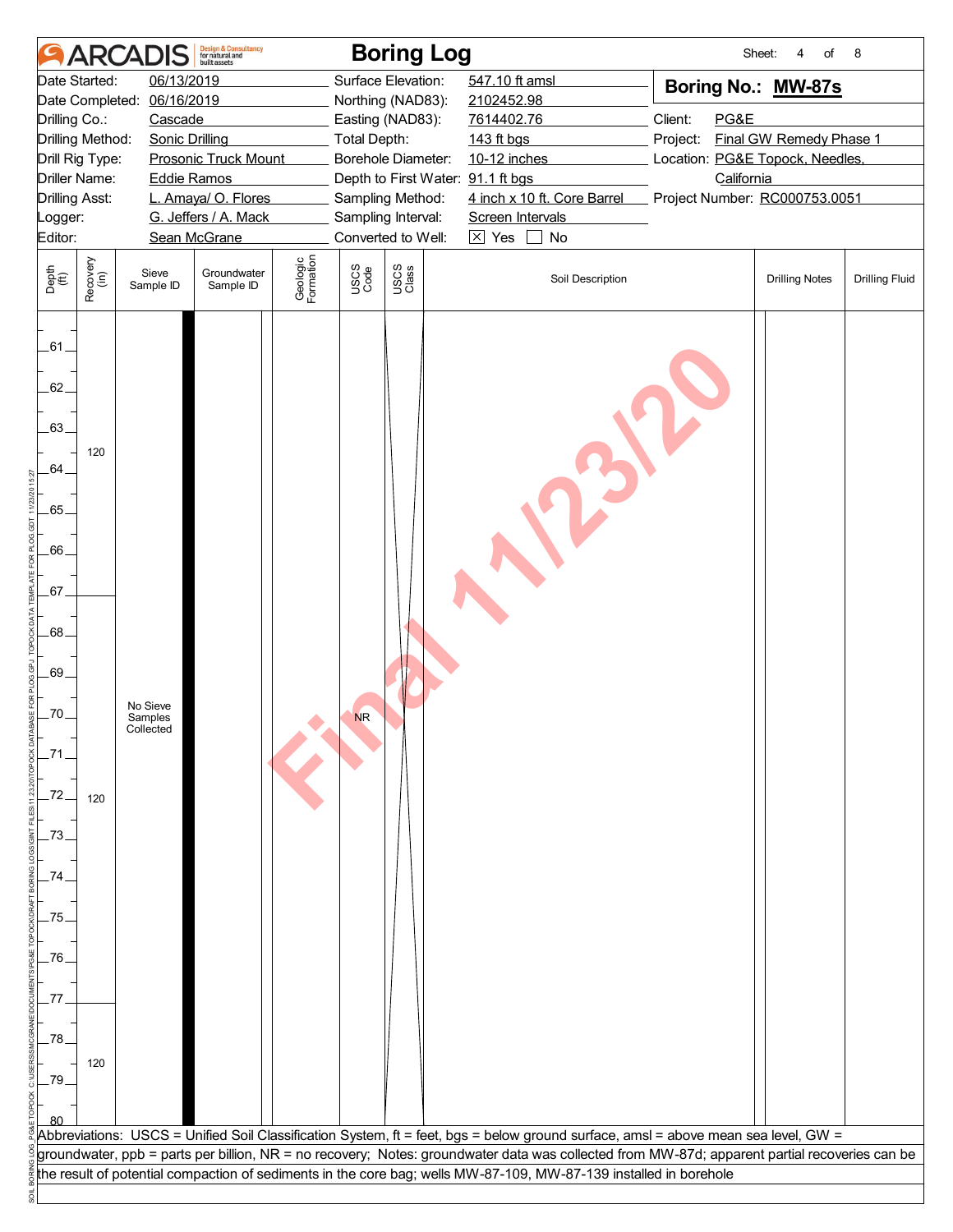|                                                  | <b>ARCA</b>      |                                  | <b>Design &amp; Consultancy</b><br>for natural and<br>huilt assets |                                  |                           |               | <b>Boring Log</b>                                                                                                                                                                                                                                                                                                                                                                             | Sheet:                          | of<br>5                                           | 8                     |
|--------------------------------------------------|------------------|----------------------------------|--------------------------------------------------------------------|----------------------------------|---------------------------|---------------|-----------------------------------------------------------------------------------------------------------------------------------------------------------------------------------------------------------------------------------------------------------------------------------------------------------------------------------------------------------------------------------------------|---------------------------------|---------------------------------------------------|-----------------------|
|                                                  | Date Started:    | 06/13/2019                       |                                                                    |                                  | Surface Elevation:        |               | 547.10 ft amsl                                                                                                                                                                                                                                                                                                                                                                                | Boring No.: MW-87s              |                                                   |                       |
| Date Completed:                                  |                  | 06/16/2019                       |                                                                    |                                  | Northing (NAD83):         |               | 2102452.98                                                                                                                                                                                                                                                                                                                                                                                    |                                 |                                                   |                       |
| Drilling Co.:                                    |                  | Cascade                          |                                                                    |                                  | Easting (NAD83):          |               | 7614402.76                                                                                                                                                                                                                                                                                                                                                                                    | Client:<br>PG&E                 |                                                   |                       |
| Drilling Method:                                 |                  | <b>Sonic Drilling</b>            |                                                                    |                                  | <b>Total Depth:</b>       |               | 143 ft bgs                                                                                                                                                                                                                                                                                                                                                                                    | Project:                        | Final GW Remedy Phase 1                           |                       |
| Drill Rig Type:                                  |                  |                                  | <b>Prosonic Truck Mount</b>                                        |                                  | <b>Borehole Diameter:</b> |               | 10-12 inches                                                                                                                                                                                                                                                                                                                                                                                  | Location: PG&E Topock, Needles, |                                                   |                       |
| Driller Name:                                    |                  | <b>Eddie Ramos</b>               |                                                                    |                                  |                           |               | Depth to First Water: 91.1 ft bgs                                                                                                                                                                                                                                                                                                                                                             | California                      |                                                   |                       |
| <b>Drilling Asst:</b>                            |                  |                                  | L. Amaya/ O. Flores                                                |                                  | Sampling Method:          |               | 4 inch x 10 ft. Core Barrel                                                                                                                                                                                                                                                                                                                                                                   | Project Number: RC000753.0051   |                                                   |                       |
| Logger:                                          |                  |                                  | G. Jeffers / A. Mack                                               |                                  | Sampling Interval:        |               | Screen Intervals                                                                                                                                                                                                                                                                                                                                                                              |                                 |                                                   |                       |
| Editor:                                          |                  |                                  | Sean McGrane                                                       |                                  | Converted to Well:        |               | $\boxtimes$ Yes<br>$\mathbf{L}$<br>No                                                                                                                                                                                                                                                                                                                                                         |                                 |                                                   |                       |
| Depth<br>$\widetilde{f(t)}$                      | Recovery<br>(in) | Sieve<br>Sample ID               | Groundwater<br>Sample ID                                           | Geologic<br>Formation            | USCS<br>Code              | USCS<br>Class | Soil Description                                                                                                                                                                                                                                                                                                                                                                              |                                 | <b>Drilling Notes</b>                             | <b>Drilling Fluid</b> |
| .81<br>82.<br>.83.<br>84<br>.85.<br>.86.<br>.87. | 120              |                                  |                                                                    |                                  | <b>NR</b>                 |               |                                                                                                                                                                                                                                                                                                                                                                                               |                                 |                                                   |                       |
| .88                                              |                  |                                  |                                                                    | Topock -<br>Alluvium<br>Deposits | SW-SM <sup> </sup> ∵      |               | (87.0 - 88.5') Topock - Alluvium Deposits; Well graded sand with<br>silt and gravel (SW-SM); brown (7.5YR 4/3); very fine grained to<br>very coarse grained, angular to subround; and granules to very<br>large pebbles, angular to subangular; little silt; trace subangular;<br>trace mica; moist; cobble at bottom of formation, coarser clasts<br>consist of granodiorite and metadiorite |                                 |                                                   |                       |
| 89.<br>.90.                                      |                  | No Sieve<br>Samples<br>Collected |                                                                    |                                  |                           | O<br>′ा<br>⋔  | (88.5 - 95.5') Topock - Alluvium Deposits; Silty gravel with sand<br>(GM); brown (7.5YR 4/3); granules to small cobbles, angular to<br>subangular; some very fine to very coarse grained sand, angular<br>to subangular; little silt; coarser clasts composed of metadiorite;<br>moist                                                                                                        |                                 |                                                   |                       |
| .91<br>92                                        |                  |                                  |                                                                    | Topock -                         |                           | Ø<br>$\circ$  | (91'); some silt; trace clay; decrease in granules to very large<br>pebbles                                                                                                                                                                                                                                                                                                                   |                                 | $(91.0 - 91.0')$<br>Approximate<br>depth to water |                       |
|                                                  | 120              |                                  |                                                                    | Alluvium<br><b>Deposits</b>      | <b>GM</b>                 | ۰<br>U.<br>°  |                                                                                                                                                                                                                                                                                                                                                                                               |                                 |                                                   |                       |
| .93.                                             |                  |                                  |                                                                    |                                  |                           | $\circ$<br>О  | (93'); increase in granules to small cobbles                                                                                                                                                                                                                                                                                                                                                  |                                 |                                                   |                       |
| .94                                              |                  |                                  | MW-R-VAS-<br>92-97                                                 |                                  |                           | O)            |                                                                                                                                                                                                                                                                                                                                                                                               |                                 |                                                   |                       |
|                                                  |                  |                                  | $(45$ ppb)<br>5/13/2019                                            |                                  |                           |               |                                                                                                                                                                                                                                                                                                                                                                                               |                                 |                                                   |                       |
| 95.                                              |                  |                                  | 11:44                                                              |                                  |                           | C             |                                                                                                                                                                                                                                                                                                                                                                                               |                                 |                                                   |                       |
|                                                  |                  |                                  |                                                                    |                                  |                           |               | (95.5 - 98.5') Topock - Alluvium Deposits; Silty sand with gravel                                                                                                                                                                                                                                                                                                                             |                                 |                                                   |                       |
| .96.                                             |                  |                                  |                                                                    |                                  |                           |               | (SM); brown (7.5YR 4/3); very fine grained to very coarse grained,<br>angular to subangular; and granules to very large pebbles, angular                                                                                                                                                                                                                                                      |                                 |                                                   |                       |
|                                                  |                  |                                  |                                                                    | Topock -                         |                           |               | to subangular; little silt; trace angular to subangular; coarser<br>clasts composed of metadiorite; wet                                                                                                                                                                                                                                                                                       |                                 |                                                   |                       |
| 97                                               |                  |                                  |                                                                    | Alluvium<br>Deposits             | <b>SM</b>                 |               |                                                                                                                                                                                                                                                                                                                                                                                               |                                 |                                                   |                       |
|                                                  |                  |                                  |                                                                    |                                  |                           |               |                                                                                                                                                                                                                                                                                                                                                                                               |                                 |                                                   |                       |
| .98                                              |                  |                                  |                                                                    |                                  |                           |               |                                                                                                                                                                                                                                                                                                                                                                                               |                                 |                                                   |                       |
| .99                                              | 60               |                                  |                                                                    | Topock -<br>Alluvium<br>Deposits | SW-SM                     |               | (98.5 - 100.5') Topock - Alluvium Deposits; Well graded sand with<br>silt and gravel (SW-SM); brown (7.5YR 4/3); very fine grained to<br>very coarse grained, angular to subangular; and granules to very<br>large pebbles, angular to subround; little silt; wet; larger clasts                                                                                                              |                                 |                                                   |                       |
| 100                                              |                  |                                  |                                                                    |                                  |                           |               | consist of metadiorite                                                                                                                                                                                                                                                                                                                                                                        |                                 |                                                   |                       |
|                                                  |                  |                                  |                                                                    |                                  |                           |               | Abbreviations: USCS = Unified Soil Classification System, ft = feet, bgs = below ground surface, amsl = above mean sea level, GW =                                                                                                                                                                                                                                                            |                                 |                                                   |                       |
|                                                  |                  |                                  |                                                                    |                                  |                           |               | groundwater, ppb = parts per billion, NR = no recovery; Notes: groundwater data was collected from MW-87d; apparent partial recoveries can be                                                                                                                                                                                                                                                 |                                 |                                                   |                       |
|                                                  |                  |                                  |                                                                    |                                  |                           |               | the result of potential compaction of sediments in the core bag; wells MW-87-109, MW-87-139 installed in borehole                                                                                                                                                                                                                                                                             |                                 |                                                   |                       |
|                                                  |                  |                                  |                                                                    |                                  |                           |               |                                                                                                                                                                                                                                                                                                                                                                                               |                                 |                                                   |                       |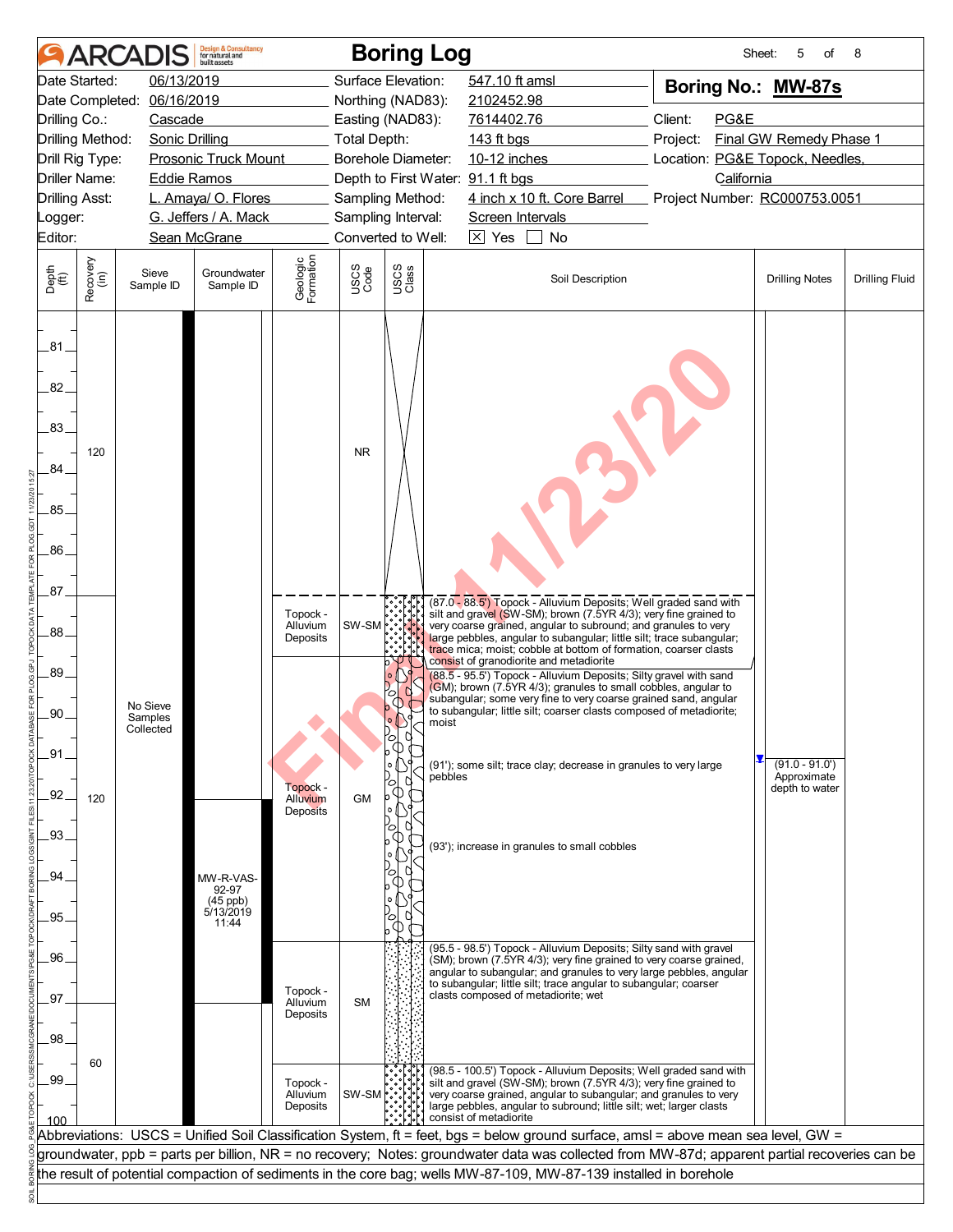| Date Started:<br>06/13/2019<br>Surface Elevation:<br>547.10 ft amsl<br>Boring No.: MW-87s<br>06/16/2019<br>Date Completed:<br>Northing (NAD83):<br>2102452.98<br>Client:<br>PG&E<br>Drilling Co.:<br>Cascade<br>Easting (NAD83):<br>7614402.76<br>Final GW Remedy Phase 1<br>Drilling Method:<br><b>Sonic Drilling</b><br><b>Total Depth:</b><br>143 ft bgs<br>Project:<br><b>Borehole Diameter:</b><br>10-12 inches<br>Location: PG&E Topock, Needles,<br>Drill Rig Type:<br><b>Prosonic Truck Mount</b><br>Driller Name:<br><b>Eddie Ramos</b><br>Depth to First Water: 91.1 ft bgs<br>California<br>4 inch x 10 ft. Core Barrel<br><b>Drilling Asst:</b><br>L. Amaya/ O. Flores<br>Sampling Method:<br>Project Number: RC000753.0051<br>G. Jeffers / A. Mack<br>Sampling Interval:<br>Screen Intervals<br>Logger:<br>Converted to Well:<br>$\boxed{\times}$ Yes<br>Editor:<br>Sean McGrane<br>$\mathbf{L}$<br>No<br>Geologic<br>Formation<br>Recovery<br>(in)<br>USCS<br>Code<br>USCS<br>Class<br>Depth<br>(ft)<br>Sieve<br>Groundwater<br>Soil Description<br><b>Drilling Notes</b><br>Sample ID<br>Sample ID<br>$\mathbb{C}$<br>SW-SM<br>(100.5 - 102.0') Topock - Alluvium Deposits; Silty sand with gravel<br>$-101$<br>Topock -<br>(SM); brown (7.5YR 4/3); very fine grained to very coarse grained,<br>60<br>Alluvium<br><b>SM</b><br>angular to subangular; some granules to very large pebbles,<br>angular to subround; little silt; wet; larger clasts consist of<br>Deposits<br>metadiorite<br>102<br>$(102.0 - 108.0)$ (NR); core not logged, no recovery, see boring log<br>$(102.0 -$<br>108.0'<br>MW-87d for lithology<br>Heaving sands<br>103<br>104_<br>105<br><b>NR</b><br>_106_<br>107 | <b>Drilling Fluid</b> |
|--------------------------------------------------------------------------------------------------------------------------------------------------------------------------------------------------------------------------------------------------------------------------------------------------------------------------------------------------------------------------------------------------------------------------------------------------------------------------------------------------------------------------------------------------------------------------------------------------------------------------------------------------------------------------------------------------------------------------------------------------------------------------------------------------------------------------------------------------------------------------------------------------------------------------------------------------------------------------------------------------------------------------------------------------------------------------------------------------------------------------------------------------------------------------------------------------------------------------------------------------------------------------------------------------------------------------------------------------------------------------------------------------------------------------------------------------------------------------------------------------------------------------------------------------------------------------------------------------------------------------------------------------------------------------------------------------------------|-----------------------|
|                                                                                                                                                                                                                                                                                                                                                                                                                                                                                                                                                                                                                                                                                                                                                                                                                                                                                                                                                                                                                                                                                                                                                                                                                                                                                                                                                                                                                                                                                                                                                                                                                                                                                                              |                       |
|                                                                                                                                                                                                                                                                                                                                                                                                                                                                                                                                                                                                                                                                                                                                                                                                                                                                                                                                                                                                                                                                                                                                                                                                                                                                                                                                                                                                                                                                                                                                                                                                                                                                                                              |                       |
|                                                                                                                                                                                                                                                                                                                                                                                                                                                                                                                                                                                                                                                                                                                                                                                                                                                                                                                                                                                                                                                                                                                                                                                                                                                                                                                                                                                                                                                                                                                                                                                                                                                                                                              |                       |
|                                                                                                                                                                                                                                                                                                                                                                                                                                                                                                                                                                                                                                                                                                                                                                                                                                                                                                                                                                                                                                                                                                                                                                                                                                                                                                                                                                                                                                                                                                                                                                                                                                                                                                              |                       |
|                                                                                                                                                                                                                                                                                                                                                                                                                                                                                                                                                                                                                                                                                                                                                                                                                                                                                                                                                                                                                                                                                                                                                                                                                                                                                                                                                                                                                                                                                                                                                                                                                                                                                                              |                       |
|                                                                                                                                                                                                                                                                                                                                                                                                                                                                                                                                                                                                                                                                                                                                                                                                                                                                                                                                                                                                                                                                                                                                                                                                                                                                                                                                                                                                                                                                                                                                                                                                                                                                                                              |                       |
|                                                                                                                                                                                                                                                                                                                                                                                                                                                                                                                                                                                                                                                                                                                                                                                                                                                                                                                                                                                                                                                                                                                                                                                                                                                                                                                                                                                                                                                                                                                                                                                                                                                                                                              |                       |
|                                                                                                                                                                                                                                                                                                                                                                                                                                                                                                                                                                                                                                                                                                                                                                                                                                                                                                                                                                                                                                                                                                                                                                                                                                                                                                                                                                                                                                                                                                                                                                                                                                                                                                              |                       |
|                                                                                                                                                                                                                                                                                                                                                                                                                                                                                                                                                                                                                                                                                                                                                                                                                                                                                                                                                                                                                                                                                                                                                                                                                                                                                                                                                                                                                                                                                                                                                                                                                                                                                                              |                       |
|                                                                                                                                                                                                                                                                                                                                                                                                                                                                                                                                                                                                                                                                                                                                                                                                                                                                                                                                                                                                                                                                                                                                                                                                                                                                                                                                                                                                                                                                                                                                                                                                                                                                                                              |                       |
|                                                                                                                                                                                                                                                                                                                                                                                                                                                                                                                                                                                                                                                                                                                                                                                                                                                                                                                                                                                                                                                                                                                                                                                                                                                                                                                                                                                                                                                                                                                                                                                                                                                                                                              |                       |
|                                                                                                                                                                                                                                                                                                                                                                                                                                                                                                                                                                                                                                                                                                                                                                                                                                                                                                                                                                                                                                                                                                                                                                                                                                                                                                                                                                                                                                                                                                                                                                                                                                                                                                              |                       |
|                                                                                                                                                                                                                                                                                                                                                                                                                                                                                                                                                                                                                                                                                                                                                                                                                                                                                                                                                                                                                                                                                                                                                                                                                                                                                                                                                                                                                                                                                                                                                                                                                                                                                                              |                       |
|                                                                                                                                                                                                                                                                                                                                                                                                                                                                                                                                                                                                                                                                                                                                                                                                                                                                                                                                                                                                                                                                                                                                                                                                                                                                                                                                                                                                                                                                                                                                                                                                                                                                                                              |                       |
|                                                                                                                                                                                                                                                                                                                                                                                                                                                                                                                                                                                                                                                                                                                                                                                                                                                                                                                                                                                                                                                                                                                                                                                                                                                                                                                                                                                                                                                                                                                                                                                                                                                                                                              |                       |
|                                                                                                                                                                                                                                                                                                                                                                                                                                                                                                                                                                                                                                                                                                                                                                                                                                                                                                                                                                                                                                                                                                                                                                                                                                                                                                                                                                                                                                                                                                                                                                                                                                                                                                              |                       |
|                                                                                                                                                                                                                                                                                                                                                                                                                                                                                                                                                                                                                                                                                                                                                                                                                                                                                                                                                                                                                                                                                                                                                                                                                                                                                                                                                                                                                                                                                                                                                                                                                                                                                                              |                       |
|                                                                                                                                                                                                                                                                                                                                                                                                                                                                                                                                                                                                                                                                                                                                                                                                                                                                                                                                                                                                                                                                                                                                                                                                                                                                                                                                                                                                                                                                                                                                                                                                                                                                                                              |                       |
|                                                                                                                                                                                                                                                                                                                                                                                                                                                                                                                                                                                                                                                                                                                                                                                                                                                                                                                                                                                                                                                                                                                                                                                                                                                                                                                                                                                                                                                                                                                                                                                                                                                                                                              |                       |
| _108_<br>(108.0 - 110.0') Topock - Alluvium Deposits; Silty sand with gravel<br>(SM); brown (7.5YR 5/3); very fine grained to very coarse grained,                                                                                                                                                                                                                                                                                                                                                                                                                                                                                                                                                                                                                                                                                                                                                                                                                                                                                                                                                                                                                                                                                                                                                                                                                                                                                                                                                                                                                                                                                                                                                           |                       |
| Topock -<br>angular to subangular; some granules to large pebbles, angular to<br>_109_<br><b>SM</b><br>Alluvium<br>subround; little silt; wet                                                                                                                                                                                                                                                                                                                                                                                                                                                                                                                                                                                                                                                                                                                                                                                                                                                                                                                                                                                                                                                                                                                                                                                                                                                                                                                                                                                                                                                                                                                                                                |                       |
| Deposits<br>108<br>No Sieve<br>$-110$                                                                                                                                                                                                                                                                                                                                                                                                                                                                                                                                                                                                                                                                                                                                                                                                                                                                                                                                                                                                                                                                                                                                                                                                                                                                                                                                                                                                                                                                                                                                                                                                                                                                        |                       |
| Samples<br>$(110.0 - 117.0)$ (NR); core not collected or logged, no recovery,<br>$(110.0 -$<br>Collected<br>(117.0)<br>see boring log MW-87d for lithology                                                                                                                                                                                                                                                                                                                                                                                                                                                                                                                                                                                                                                                                                                                                                                                                                                                                                                                                                                                                                                                                                                                                                                                                                                                                                                                                                                                                                                                                                                                                                   |                       |
| Core not<br>$-111$<br>collected                                                                                                                                                                                                                                                                                                                                                                                                                                                                                                                                                                                                                                                                                                                                                                                                                                                                                                                                                                                                                                                                                                                                                                                                                                                                                                                                                                                                                                                                                                                                                                                                                                                                              |                       |
| $112$                                                                                                                                                                                                                                                                                                                                                                                                                                                                                                                                                                                                                                                                                                                                                                                                                                                                                                                                                                                                                                                                                                                                                                                                                                                                                                                                                                                                                                                                                                                                                                                                                                                                                                        |                       |
| $\_113$                                                                                                                                                                                                                                                                                                                                                                                                                                                                                                                                                                                                                                                                                                                                                                                                                                                                                                                                                                                                                                                                                                                                                                                                                                                                                                                                                                                                                                                                                                                                                                                                                                                                                                      |                       |
| <b>NR</b><br>_114_                                                                                                                                                                                                                                                                                                                                                                                                                                                                                                                                                                                                                                                                                                                                                                                                                                                                                                                                                                                                                                                                                                                                                                                                                                                                                                                                                                                                                                                                                                                                                                                                                                                                                           |                       |
|                                                                                                                                                                                                                                                                                                                                                                                                                                                                                                                                                                                                                                                                                                                                                                                                                                                                                                                                                                                                                                                                                                                                                                                                                                                                                                                                                                                                                                                                                                                                                                                                                                                                                                              |                       |
| $-115$                                                                                                                                                                                                                                                                                                                                                                                                                                                                                                                                                                                                                                                                                                                                                                                                                                                                                                                                                                                                                                                                                                                                                                                                                                                                                                                                                                                                                                                                                                                                                                                                                                                                                                       |                       |
|                                                                                                                                                                                                                                                                                                                                                                                                                                                                                                                                                                                                                                                                                                                                                                                                                                                                                                                                                                                                                                                                                                                                                                                                                                                                                                                                                                                                                                                                                                                                                                                                                                                                                                              |                       |
| $-116$                                                                                                                                                                                                                                                                                                                                                                                                                                                                                                                                                                                                                                                                                                                                                                                                                                                                                                                                                                                                                                                                                                                                                                                                                                                                                                                                                                                                                                                                                                                                                                                                                                                                                                       |                       |
|                                                                                                                                                                                                                                                                                                                                                                                                                                                                                                                                                                                                                                                                                                                                                                                                                                                                                                                                                                                                                                                                                                                                                                                                                                                                                                                                                                                                                                                                                                                                                                                                                                                                                                              |                       |
| _117_<br>$(117.0 - 119.0)$ (NR); core not logged, no recovery, see boring log                                                                                                                                                                                                                                                                                                                                                                                                                                                                                                                                                                                                                                                                                                                                                                                                                                                                                                                                                                                                                                                                                                                                                                                                                                                                                                                                                                                                                                                                                                                                                                                                                                |                       |
| MW-87d for lithology                                                                                                                                                                                                                                                                                                                                                                                                                                                                                                                                                                                                                                                                                                                                                                                                                                                                                                                                                                                                                                                                                                                                                                                                                                                                                                                                                                                                                                                                                                                                                                                                                                                                                         |                       |
| 118<br>MW-R-VAS-<br><b>NR</b><br>117-122                                                                                                                                                                                                                                                                                                                                                                                                                                                                                                                                                                                                                                                                                                                                                                                                                                                                                                                                                                                                                                                                                                                                                                                                                                                                                                                                                                                                                                                                                                                                                                                                                                                                     |                       |
| 60<br>(5.8 ppb)<br>5/14/2019                                                                                                                                                                                                                                                                                                                                                                                                                                                                                                                                                                                                                                                                                                                                                                                                                                                                                                                                                                                                                                                                                                                                                                                                                                                                                                                                                                                                                                                                                                                                                                                                                                                                                 |                       |
| $-119$<br>10:14<br>(119.0 - 122.0') Topock - Alluvium Deposits; Silty sand with gravel<br>Topock -                                                                                                                                                                                                                                                                                                                                                                                                                                                                                                                                                                                                                                                                                                                                                                                                                                                                                                                                                                                                                                                                                                                                                                                                                                                                                                                                                                                                                                                                                                                                                                                                           |                       |
| (SM); brown (7.5YR 4/3); very fine grained to very coarse grained,<br><b>SM</b><br>Alluvium<br>angular to subangular; some granules to very large pebbles,<br>Deposits<br>120                                                                                                                                                                                                                                                                                                                                                                                                                                                                                                                                                                                                                                                                                                                                                                                                                                                                                                                                                                                                                                                                                                                                                                                                                                                                                                                                                                                                                                                                                                                                |                       |
| Abbreviations: USCS = Unified Soil Classification System, ft = feet, bgs = below ground surface, amsl = above mean sea level, GW =                                                                                                                                                                                                                                                                                                                                                                                                                                                                                                                                                                                                                                                                                                                                                                                                                                                                                                                                                                                                                                                                                                                                                                                                                                                                                                                                                                                                                                                                                                                                                                           |                       |
| groundwater, ppb = parts per billion, NR = no recovery; Notes: groundwater data was collected from MW-87d; apparent partial recoveries can be                                                                                                                                                                                                                                                                                                                                                                                                                                                                                                                                                                                                                                                                                                                                                                                                                                                                                                                                                                                                                                                                                                                                                                                                                                                                                                                                                                                                                                                                                                                                                                |                       |
| the result of potential compaction of sediments in the core bag; wells MW-87-109, MW-87-139 installed in borehole                                                                                                                                                                                                                                                                                                                                                                                                                                                                                                                                                                                                                                                                                                                                                                                                                                                                                                                                                                                                                                                                                                                                                                                                                                                                                                                                                                                                                                                                                                                                                                                            |                       |
|                                                                                                                                                                                                                                                                                                                                                                                                                                                                                                                                                                                                                                                                                                                                                                                                                                                                                                                                                                                                                                                                                                                                                                                                                                                                                                                                                                                                                                                                                                                                                                                                                                                                                                              |                       |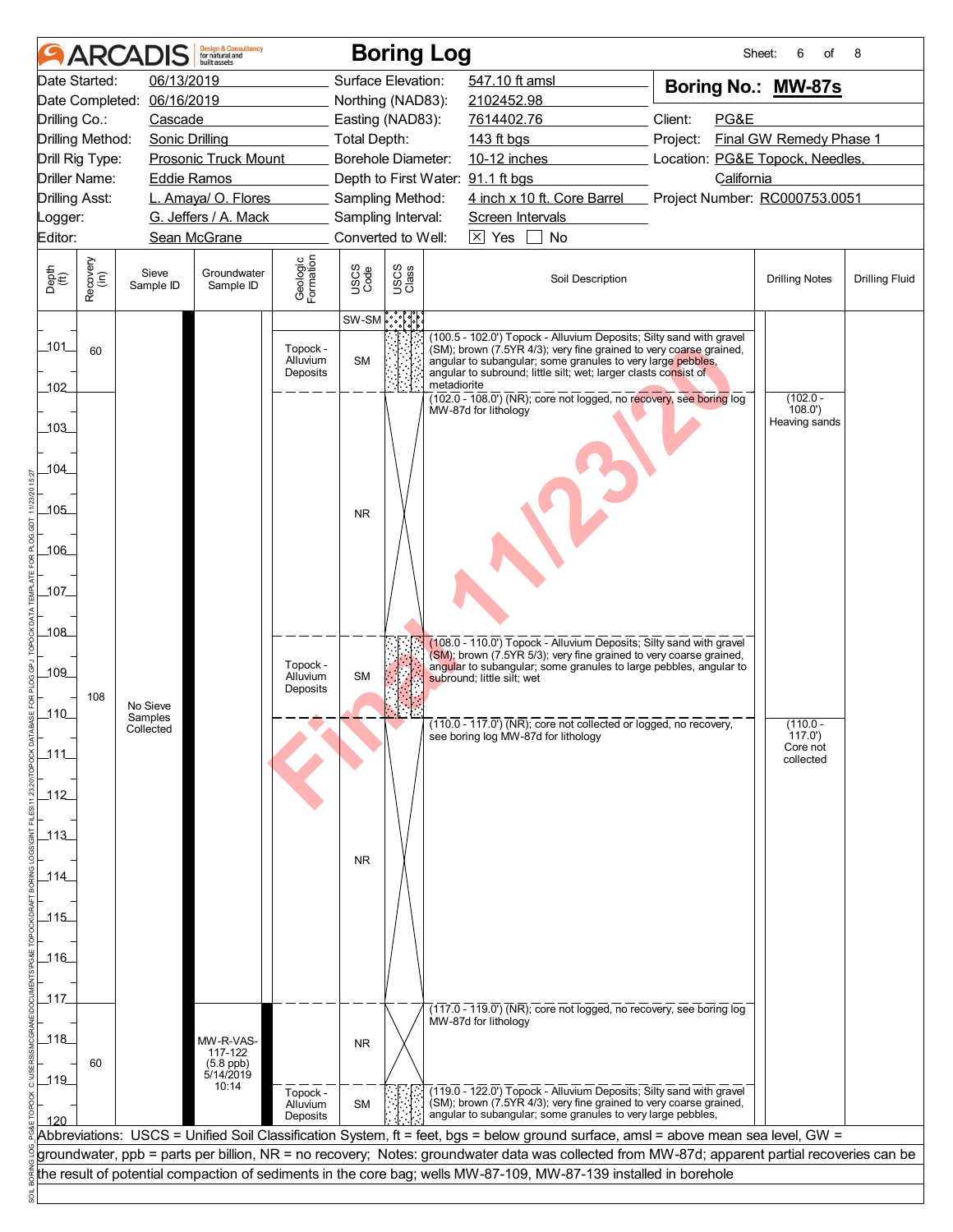|                       |                  | <b>ARCADIS</b>        | <b>Design &amp; Consultancy</b><br>for natural and<br>huilt assets |                                    |                     | <b>Boring Log</b>               |                                                                                                                                                                                                                                                                                                                                                                                       |          | Sheet:     | 7<br>of                          | 8                     |
|-----------------------|------------------|-----------------------|--------------------------------------------------------------------|------------------------------------|---------------------|---------------------------------|---------------------------------------------------------------------------------------------------------------------------------------------------------------------------------------------------------------------------------------------------------------------------------------------------------------------------------------------------------------------------------------|----------|------------|----------------------------------|-----------------------|
| Date Started:         |                  | 06/13/2019            |                                                                    |                                    | Surface Elevation:  |                                 | 547.10 ft amsl                                                                                                                                                                                                                                                                                                                                                                        |          |            | Boring No.: MW-87s               |                       |
| Date Completed:       |                  | 06/16/2019            |                                                                    |                                    | Northing (NAD83):   |                                 | 2102452.98                                                                                                                                                                                                                                                                                                                                                                            |          |            |                                  |                       |
| Drilling Co.:         |                  | Cascade               |                                                                    |                                    | Easting (NAD83):    |                                 | 7614402.76                                                                                                                                                                                                                                                                                                                                                                            | Client:  | PG&E       |                                  |                       |
| Drilling Method:      |                  | <b>Sonic Drilling</b> |                                                                    |                                    | <b>Total Depth:</b> |                                 | 143 ft bgs                                                                                                                                                                                                                                                                                                                                                                            | Project: |            | Final GW Remedy Phase 1          |                       |
| Drill Rig Type:       |                  |                       | <b>Prosonic Truck Mount</b>                                        |                                    | Borehole Diameter:  |                                 | 10-12 inches                                                                                                                                                                                                                                                                                                                                                                          |          |            | Location: PG&E Topock, Needles,  |                       |
| <b>Driller Name:</b>  |                  | <b>Eddie Ramos</b>    |                                                                    |                                    |                     |                                 | Depth to First Water: 91.1 ft bgs                                                                                                                                                                                                                                                                                                                                                     |          | California |                                  |                       |
| <b>Drilling Asst:</b> |                  |                       | L. Amaya/ O. Flores                                                |                                    | Sampling Method:    |                                 | 4 inch x 10 ft. Core Barrel                                                                                                                                                                                                                                                                                                                                                           |          |            | Project Number: RC000753.0051    |                       |
| Logger:               |                  |                       | G. Jeffers / A. Mack                                               |                                    | Sampling Interval:  |                                 | Screen Intervals                                                                                                                                                                                                                                                                                                                                                                      |          |            |                                  |                       |
| Editor:               |                  |                       | Sean McGrane                                                       |                                    | Converted to Well:  |                                 | $\boxed{\times}$ Yes<br>$\mathbf{L}$<br>No                                                                                                                                                                                                                                                                                                                                            |          |            |                                  |                       |
| Depth<br>(ft)         | Recovery<br>(in) | Sieve<br>Sample ID    | Groundwater<br>Sample ID                                           | Geologic<br>Formation              | USCS<br>Code        | USCS<br>Class                   | Soil Description                                                                                                                                                                                                                                                                                                                                                                      |          |            | <b>Drilling Notes</b>            | <b>Drilling Fluid</b> |
| 121<br>122            | 60               |                       | MW-R-VAS-<br>117-122<br>$(5.8$ ppb)<br>5/14/2019<br>10:14          | Topock -<br>Alluvium<br>Deposits   | <b>SM</b>           |                                 | angular to subround; little silt; trace clay; coarser clasts composed<br>of metadiorite; wet<br>(120') brown (7.5YR 4/3) with dusky red (10R 3/3); trace<br>subangular to subround; mottled                                                                                                                                                                                           |          |            |                                  |                       |
| 123<br>124            |                  |                       |                                                                    |                                    |                     |                                 | (122.0 - 129.0') Topock - Alluvium Deposits; Well graded gravel<br>with silt and sand (GW-GM); dark brown (7.5YR 3/3); granules to<br>very large pebbles, subangular to subround; and very fine to very<br>coarse grained sand, angular to subround; little silt; coarser clasts<br>composed of metadiorite; wet                                                                      |          |            |                                  |                       |
| $-125$                |                  |                       |                                                                    | Topock -                           |                     |                                 | (125') dark brown (7.5YR 3/3) with dusky red (10R 3/3); trace                                                                                                                                                                                                                                                                                                                         |          |            |                                  |                       |
|                       |                  |                       |                                                                    | Alluvium                           | GW-GM               |                                 | angular to subangular; mottled                                                                                                                                                                                                                                                                                                                                                        |          |            |                                  |                       |
| _126_                 |                  |                       |                                                                    | Deposits                           |                     |                                 |                                                                                                                                                                                                                                                                                                                                                                                       |          |            |                                  |                       |
| $-127$                | 120              |                       |                                                                    |                                    |                     |                                 |                                                                                                                                                                                                                                                                                                                                                                                       |          |            |                                  |                       |
| _128_                 |                  |                       |                                                                    |                                    |                     |                                 |                                                                                                                                                                                                                                                                                                                                                                                       |          |            |                                  |                       |
| 129                   |                  |                       |                                                                    |                                    |                     |                                 | (129.0 - 132.0') Topock - Alluvium Deposits; Silty gravel with sand                                                                                                                                                                                                                                                                                                                   |          |            |                                  |                       |
| $\overline{130}$      |                  | No Sieve              |                                                                    |                                    |                     | $\bullet$<br>$\frac{1}{\sigma}$ | (GM); dark brown (7.5YR 3/3); granules to very large pebbles,<br>subangular to subround; little very fine to very coarse grained                                                                                                                                                                                                                                                      |          |            |                                  |                       |
|                       |                  | Samples<br>Collected  |                                                                    | Topock -                           |                     | $\Phi$                          | sand, subangular to subround; little silt; trace subangular to<br>subround; coarser clasts composed of metadiorite; wet                                                                                                                                                                                                                                                               |          |            |                                  |                       |
| 131                   |                  |                       |                                                                    | <b>Alluvium</b><br><b>Deposits</b> | <b>GM</b>           | $\circ$                         |                                                                                                                                                                                                                                                                                                                                                                                       |          |            |                                  |                       |
|                       |                  |                       |                                                                    |                                    |                     |                                 |                                                                                                                                                                                                                                                                                                                                                                                       |          |            |                                  |                       |
| $-132$                |                  |                       |                                                                    |                                    |                     |                                 |                                                                                                                                                                                                                                                                                                                                                                                       |          |            |                                  |                       |
|                       |                  |                       |                                                                    |                                    |                     |                                 | (132.0 - 137.0') Topock - Alluvium Deposits; Well graded gravel<br>with silt and sand (GW-GM); dark brown (7.5YR 3/3); granules to<br>very large pebbles, angular to subangular; some very fine to very                                                                                                                                                                               |          |            |                                  |                       |
| _133_                 |                  |                       |                                                                    |                                    |                     |                                 | coarse grained sand, angular to subangular; little silt; coarser<br>clasts composed of metadiorite; wet                                                                                                                                                                                                                                                                               |          |            | $(133.0 -$                       |                       |
| _134_                 |                  |                       |                                                                    |                                    |                     |                                 | (133') dark brown (7.5YR 3/3) with dusky red (10R 3/3); mottled                                                                                                                                                                                                                                                                                                                       |          |            | 143.0'<br>Water used to          |                       |
|                       |                  |                       |                                                                    | Topock -                           |                     |                                 |                                                                                                                                                                                                                                                                                                                                                                                       |          |            | blow out fines<br>before well    |                       |
| _135_                 |                  |                       |                                                                    | Alluvium<br>Deposits               | <b>GW-GM</b>        |                                 |                                                                                                                                                                                                                                                                                                                                                                                       |          |            | install, volume<br>of water used |                       |
|                       |                  |                       |                                                                    |                                    |                     |                                 |                                                                                                                                                                                                                                                                                                                                                                                       |          |            | and recovered                    |                       |
| $-136$                |                  |                       |                                                                    |                                    |                     |                                 |                                                                                                                                                                                                                                                                                                                                                                                       |          |            | not<br>documented.               |                       |
|                       | 132              |                       |                                                                    |                                    |                     |                                 |                                                                                                                                                                                                                                                                                                                                                                                       |          |            |                                  |                       |
| 137                   |                  |                       |                                                                    |                                    |                     |                                 |                                                                                                                                                                                                                                                                                                                                                                                       |          |            |                                  |                       |
| 138<br>$-139$         |                  |                       |                                                                    | Topock -<br>Alluvium<br>Deposits   | <b>SM</b>           |                                 | (137.0 - 139.0') Topock - Alluvium Deposits; Silty sand with gravel<br>(SM); brown (7.5YR 4/3); very fine grained to very coarse grained,<br>angular to subround; some granules to large pebbles, angular to<br>subround; little silt; coarser clasts composed of metadiorite; wet;<br>metadiorite boulder fragments in 6" silt matrix at 137.5 ft bgs, 1"<br>clay lens at 138 ft bgs |          |            |                                  |                       |
| 140                   |                  |                       |                                                                    | Topock -<br>Alluvium<br>Deposits   | SW-SM               |                                 | (139.0 - 143.0') Topock - Alluvium Deposits; Well graded sand<br>with silt and gravel (SW-SM); brown (7.5YR 4/3) with dusky red<br>(10R 3/3); very fine grained to very coarse grained, angular to                                                                                                                                                                                    |          |            |                                  |                       |
|                       |                  |                       |                                                                    |                                    |                     |                                 | Abbreviations: USCS = Unified Soil Classification System, ft = feet, bgs = below ground surface, amsl = above mean sea level, GW =                                                                                                                                                                                                                                                    |          |            |                                  |                       |
|                       |                  |                       |                                                                    |                                    |                     |                                 | groundwater, ppb = parts per billion, NR = no recovery; Notes: groundwater data was collected from MW-87d; apparent partial recoveries can be                                                                                                                                                                                                                                         |          |            |                                  |                       |
|                       |                  |                       |                                                                    |                                    |                     |                                 | the result of potential compaction of sediments in the core bag; wells MW-87-109, MW-87-139 installed in borehole                                                                                                                                                                                                                                                                     |          |            |                                  |                       |
|                       |                  |                       |                                                                    |                                    |                     |                                 |                                                                                                                                                                                                                                                                                                                                                                                       |          |            |                                  |                       |